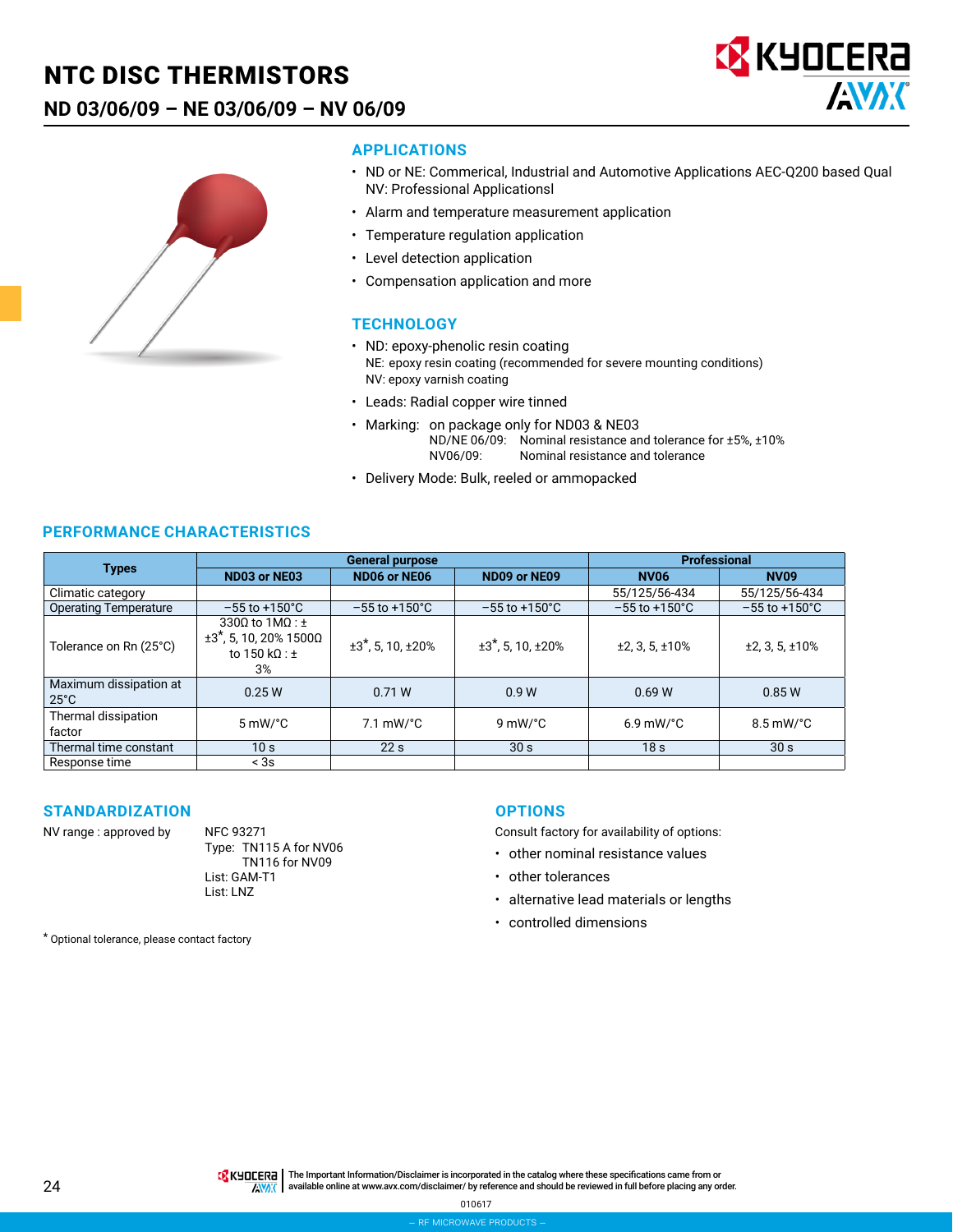## NTC DISC THERMISTORS

### **ND/NE 03**

#### **HOW TO ORDER**



\* Optional tolerance, please contact factory

### **TABLE OF VALUES**

#### **ND03/NE03 TYPE ND03/NE03**

| <b>Part Number</b> | Rn at 25°C<br>$(\Omega)$ | <b>Material</b><br>Code | B(K)<br>$(1) \pm 5\%$<br>(2) $\pm 3\%$<br>(B/B) | $a$ at 25 $^{\circ}$ C<br>$(\%$ /°C) |  |
|--------------------|--------------------------|-------------------------|-------------------------------------------------|--------------------------------------|--|
| N_03J00681         | 680                      | J                       | 3480 (2)                                        | $-3.9$                               |  |
| N_03J00102         | 1,000                    |                         |                                                 |                                      |  |
| N 03K00152         | 1,500                    | K                       | 3630(2)                                         | $-4.0$                               |  |
| N_03K00222         | 2,200                    |                         |                                                 |                                      |  |
| N_03L00272         | 2,700                    | L                       |                                                 | $-4.2$                               |  |
| N_03L00332         | 3,300                    |                         | 3790 (2)                                        |                                      |  |
| N_03M00472         | 4,700                    | M                       | 3950 (2)                                        | $-4.4$                               |  |
| N_03M00682         | 6,800                    |                         |                                                 |                                      |  |
| N_03N00103         | 10,000                   | N                       | 4080 (2)                                        | $-4.6$                               |  |
| N_03N00153         | 15,000                   |                         |                                                 |                                      |  |
| N_03P00223         | 22,000                   | P                       | 4220 (2)                                        | $-4.7$                               |  |
| N_03P00333         | 33,000                   |                         |                                                 |                                      |  |
| N_03Q00473         | 47,000                   | Q                       | 4300 (2)                                        | $-4.7$                               |  |
| N_03Q00683         | 68,000                   |                         |                                                 |                                      |  |
| N_03R00104         | 100,000                  | R                       | 4400 (2)                                        | $-4.8$                               |  |
| N_03R00154         | 150,000                  |                         |                                                 |                                      |  |
| N_03S00224         | 220,000                  | S                       | 4520 (2)                                        | $-5.0$                               |  |
| N_03T00334         | 330,000                  | T                       | 4630 (2)                                        | $-5.1$                               |  |
| N_03T00474         | 470,000                  |                         |                                                 |                                      |  |
| N_03U00105         | 1,000,000                | U                       | 4840 (2)                                        | $-5.3$                               |  |



The Important Information/Disclaimer is incorporated in the catalog where these specifications came from or available online at [www.avx.com/disclaimer/](http://www.avx.com/disclaimer/) by reference and should be reviewed in full before placing any order.

**EX KYOCERA** 

**AVAK**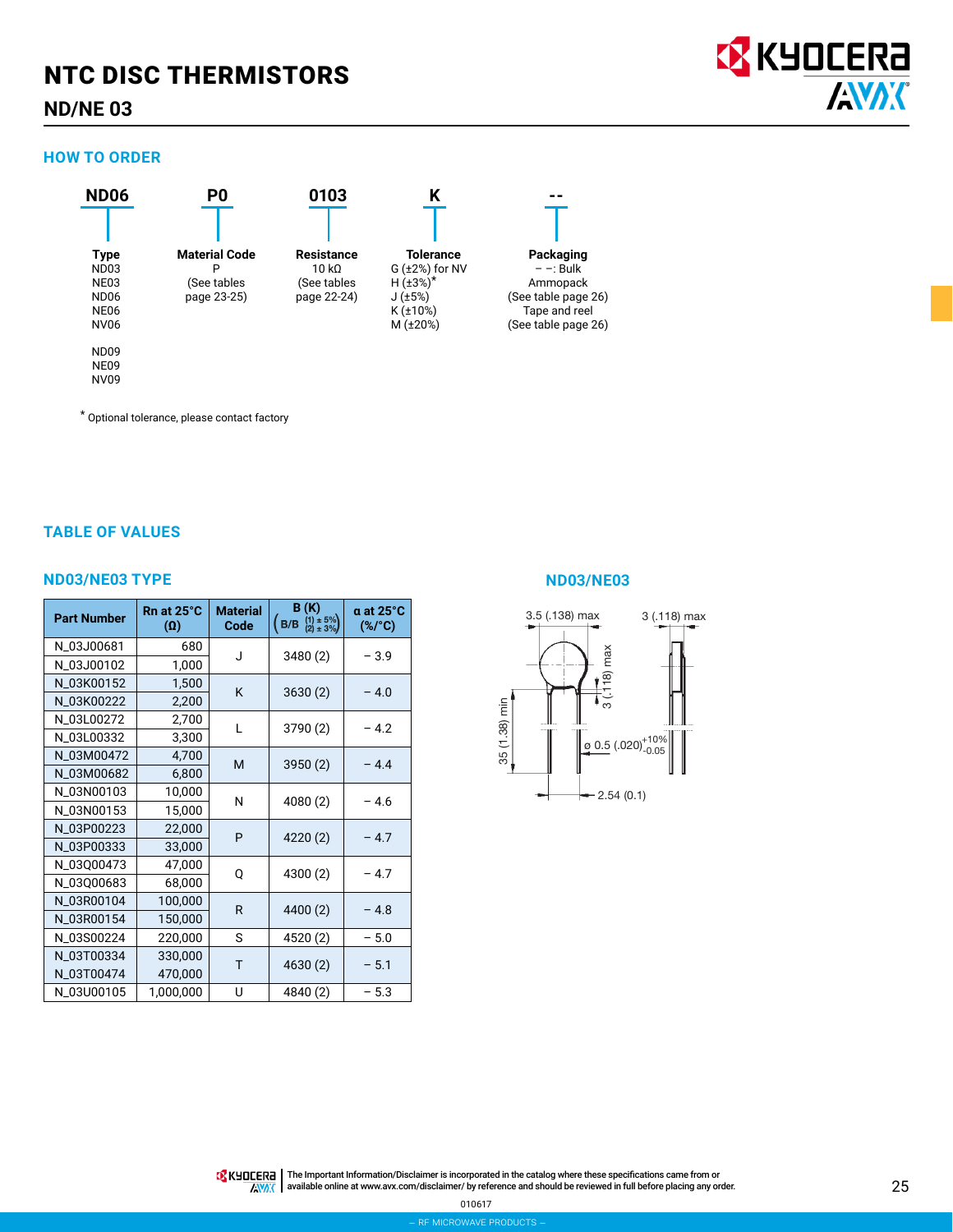## NTC DISC THERMISTORS **ND/NE/NV 06**



### **ND06/NE06/NV06 ND06/NE06**

| <b>Part Number</b> | Rn at 25°C<br>$(\Omega)$ | <b>Material</b><br>Code | B(K)<br>$(B/B \tbinom{11 \pm 5\%}{21 \pm 3\%})$ | $a$ at 25 $^{\circ}$ C<br>$(*/c)$ |  |
|--------------------|--------------------------|-------------------------|-------------------------------------------------|-----------------------------------|--|
| N_06J00151         | 150                      | J                       |                                                 | $-3.9$                            |  |
| N_06J00221         | 220                      |                         | 3480 (2)                                        |                                   |  |
| N_06K00331         | 330                      | K                       |                                                 | $-4.0$                            |  |
| N_06K00471         | 470                      |                         | 3630(2)                                         |                                   |  |
| N_06L00681         | 680                      | L                       | 3790 (2)                                        | $-4.2$                            |  |
| N_06L00102         | 1,000                    |                         |                                                 |                                   |  |
| N_06M00152         | 1,500                    | M                       | 3950(2)                                         | $-4.4$                            |  |
| N_06N00222         | 2,200                    | N                       | 4080 (2)                                        | $-4.6$                            |  |
| N_06N00332         | 3,300                    |                         |                                                 |                                   |  |
| N_06P00472         | 4,700                    |                         | 4220 (2)                                        |                                   |  |
| N_06P00682         | 6,800                    | P                       |                                                 | $-4.7$                            |  |
| N_06P00103         | 10,000                   |                         |                                                 |                                   |  |
| N_06Q00153         | 15,000                   | 0                       | 4300 (2)                                        | $-4.7$                            |  |
| N_06Q00223         | 22,000                   |                         |                                                 |                                   |  |
| N_06R00333         | 33,000                   | $\mathsf{R}$            | 4400 (2)                                        | $-4.8$                            |  |
| N_06S00473         | 47,000                   | S                       | 4520 (2)                                        |                                   |  |
| N_06S00683         | 68,000                   |                         |                                                 | $-5.0$                            |  |
| N_06T00104         | 100,000                  | T                       | 4630 (2)                                        | $-5.1$                            |  |
| N_06U00154         | 150,000                  |                         |                                                 |                                   |  |
| N_06U00224         | 220,000                  | U                       | 4840 (2)                                        | $-5.3$                            |  |
| N_06U00334         | 330,000                  |                         |                                                 |                                   |  |

For other resistance values, please consult us.

EX KYOCERA



#### **NV06**



The Important Information/Disclaimer is incorporated in the catalog where these specifications came from or available online at [www.avx.com/disclaimer/](http://www.avx.com/disclaimer/) by reference and should be reviewed in full before placing any order.

010617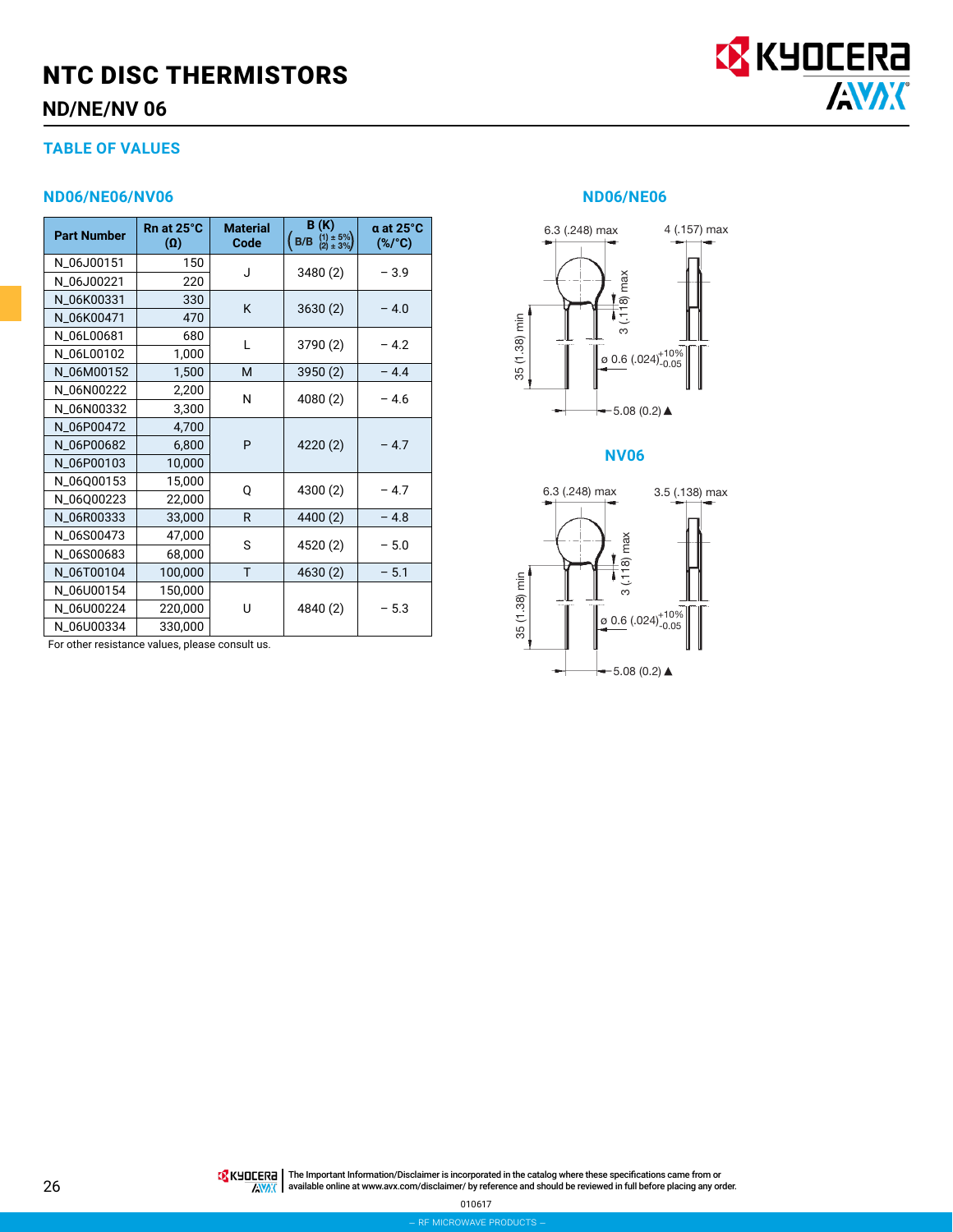## NTC DISC THERMISTORS **ND/NE/NV 09**



### **TABLE OF VALUES**

#### **ND09/NE09/NV09 ND09/NE09**

| <b>Part Number</b> | <b>Rn</b> at<br>25°C ( $\Omega$ ) | <b>Material</b><br>Code | B(K)<br>$(B/B \tbinom{11 \pm 5\%}{21 \pm 3\%})$ | $\alpha$ at 25 $\degree$ C<br>$(*/c)$ |  |
|--------------------|-----------------------------------|-------------------------|-------------------------------------------------|---------------------------------------|--|
| N_09J00680         | 68                                | J                       | 3480(2)                                         | $-3.9$                                |  |
| N 09J00101         | 100                               |                         |                                                 |                                       |  |
| N_09K00151         | 150                               | K                       | 3630(2)                                         | $-4.0$                                |  |
| N_09K00221         | 220                               |                         |                                                 |                                       |  |
| N_09L00331         | 330                               | L                       | 3790 (2)                                        | $-4.2$                                |  |
| N_09M00471         | 470                               | M                       | 3950 (2)                                        | $-4.4$                                |  |
| N_09M00681         | 680                               |                         |                                                 |                                       |  |
| N_09N00102         | 1,000                             | N                       | 4080 (2)                                        | $-4.6$                                |  |
| N_09N00152         | 1,500                             |                         |                                                 |                                       |  |
| N_09P00222         | 2,200                             | P                       | 4220 (2)                                        | $-4.7$                                |  |
| N_09P00332         | 3,300                             |                         |                                                 |                                       |  |
| N_09Q00472         | 4,700                             | Q                       | 4300 (2)                                        | $-4.7$                                |  |
| N_09Q00682         | 6,800                             |                         |                                                 |                                       |  |
| N_09R00103         | 10,000                            | R                       | 4400 (2)                                        | $-4.8$                                |  |
| N_09R00153         | 15,000                            |                         |                                                 |                                       |  |
| N_09S00223         | 22,000                            | S                       | 4520 (2)                                        | $-5.0$                                |  |
| N_09T00333         | 33,000                            | T                       | 4630 (2)                                        | $-5.1$                                |  |
| N_09T00473         | 47,000                            |                         |                                                 |                                       |  |
| N_09U00683         | 68,000                            |                         |                                                 |                                       |  |
| N_09U00104         | 100,000                           | U                       | 4840 (2)                                        | $-5.3$                                |  |
| N_09U00154         | 150,000                           |                         |                                                 |                                       |  |



### **NV09**

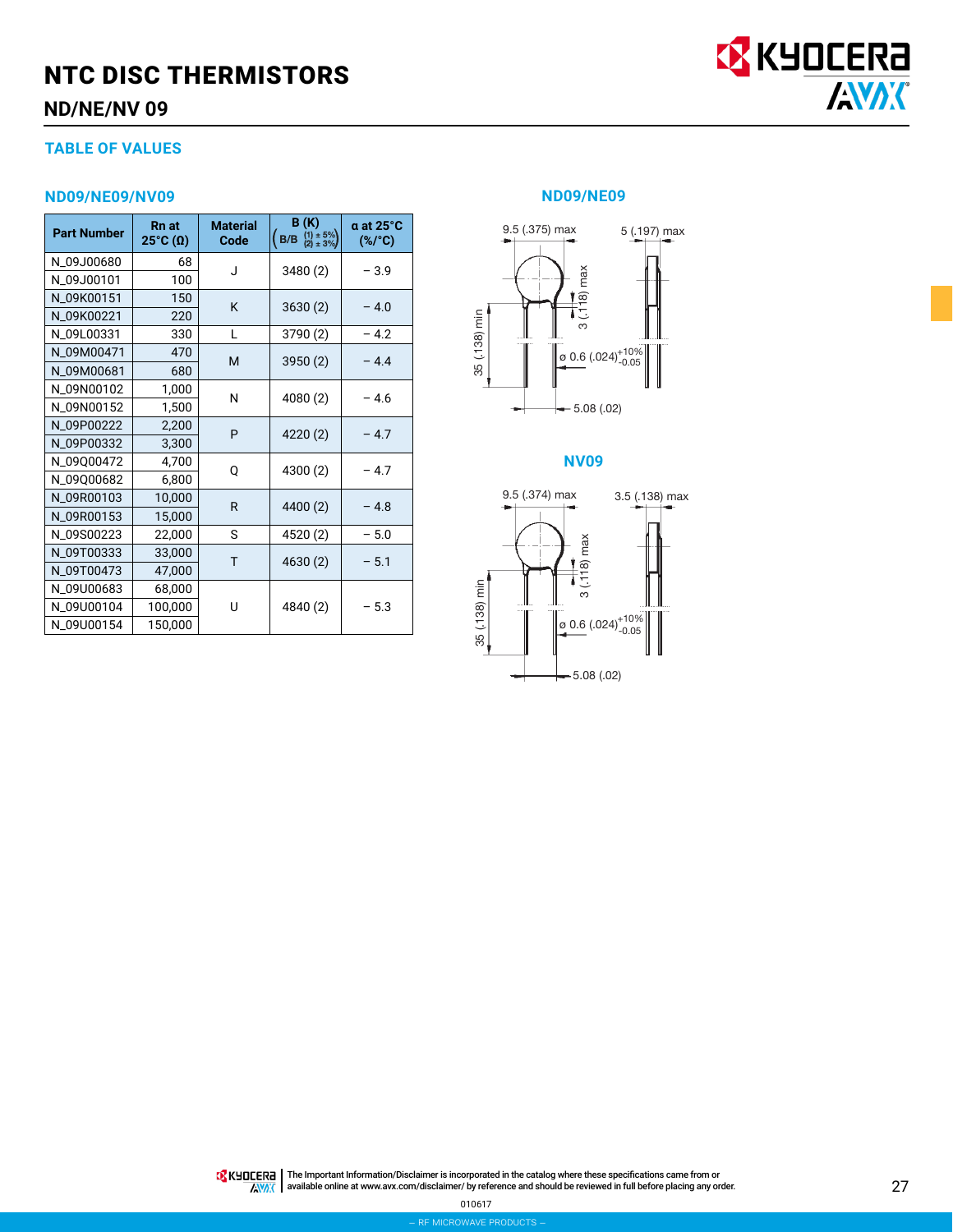## NTC DISC THERMISTORS

## **Packaging for Automatic Insertion**

#### **PACKAGING AND KINK SUFFIXES**

Tables below indicate the suffixes to specify when ordering to get the required kink and packaging. For devices on tape, it is necessary to specify the height (H or Ho) which is the distance between the tape axis (sprocket holes axis) and the seating plane on the printed circuit board. The following types can be ordered on tape either in AMMOPACK (fan folder) or on REEL in accordance with IEC 286-2.

– **Straight leads:**

### **• Reel & Ammopack**

#### **millimeters (inches)**

| <b>Types</b>      | <b>Suffix</b> | H or Ho                               | <b>Leads</b> | <b>Quantity/Size</b> | <b>Packaging</b> | <b>NTC</b>                 |
|-------------------|---------------|---------------------------------------|--------------|----------------------|------------------|----------------------------|
|                   | CA            | $16 \pm 0.5$<br>$(0.630 \pm 0.020)$   | Straight     | 3000                 | <b>AMMOPACK</b>  |                            |
| ND/NE03           | <b>CB</b>     | $16 \pm 0.5$<br>$(0.630 \pm 0.020)$   | Straight     | 3000                 | <b>REEL</b>      |                            |
| & NJ28            | cc            | $19.5 \pm 0.5$<br>$(0.768 \pm 0.020)$ | Straight     | 3000                 | <b>AMMOPACK</b>  | <b>Type</b><br><b>ND03</b> |
|                   | <b>CD</b>     | $19.5 \pm 0.5$<br>$(0.768 \pm 0.020)$ | Straight     | 3000                 | <b>REEL</b>      | <b>NE03</b>                |
|                   | <b>CA</b>     | $16 \pm 0.5$<br>$(0.630 \pm 0.020)$   | Straight     | 2000                 | <b>AMMOPACK</b>  | <b>NJ28</b>                |
| <b>NP30</b>       | CB            | $16 \pm 0.5$<br>$(0.630 \pm 0.020)$   | Straight     | 2000                 | <b>REEL</b>      | <b>NP30</b>                |
|                   | <b>CC</b>     | $19.5 \pm 0.5$<br>$(0.768 \pm 0.020)$ | Straight     | 2000                 | <b>AMMOPACK</b>  | <b>NTC</b>                 |
|                   | <b>CD</b>     | $19.5 \pm 0.5$<br>$(0.768 \pm 0.020)$ | Straight     | 2000                 | <b>REEL</b>      |                            |
|                   | <b>DA</b>     | $16 \pm 0.5$<br>$(0.630 \pm 0.020)$   | Straight     | 1500                 | <b>AMMOPACK</b>  | Types                      |
|                   | <b>DB</b>     | $16 \pm 0.5$<br>$(0.630 \pm 0.020)$   | Straight     | 1500                 | <b>REEL</b>      | <b>ND/NE/NV</b><br>06/09   |
|                   | DC            | $19.5 \pm 0.5$<br>$(0.768 \pm 0.020)$ | Straight     | 1500                 | AMMOPACK         |                            |
| ND/NE/NV<br>06/09 | DD            | $19.5 \pm 0.5$<br>$(0.768 \pm 0.020)$ | Straight     | 1500                 | <b>REEL</b>      |                            |
|                   | <b>DL</b>     | $16 \pm 0.5$<br>$(0.630 \pm 0.020)$   | Kinked       | 1500                 | <b>AMMOPACK</b>  |                            |
|                   | <b>DM</b>     | $16 \pm 0.5$<br>$(0.630 \pm 0.020)$   | Kinked       | 1500                 | <b>REEL</b>      |                            |
|                   | <b>DN</b>     | $19.5 \pm 0.5$<br>$(0.768 \pm 0.020)$ | Kinked       | 1500                 | <b>AMMOPACK</b>  |                            |
|                   | DP            | $19.5 \pm 0.5$<br>$(0.768 \pm 0.020)$ | Kinked       | 1500                 | <b>REEL</b>      |                            |

|  | Н             |
|--|---------------|
|  |               |
|  | $-2.54(0.10)$ |

H represents the distance between the sprocket holes axis and the bottom

**EX KYOCERA** 

AVX

Ho represents the distance between the sprocket holes axis and the base on the knee (kinked leads) or the bottom of the flat part (flat leads).

plane of component body (base of resin or base of stand off).

– **Kinked leads and flat leads:**





1000





**ND/NE/NV 06/09**



रतमs

THE IMPORTANT IN The Important Information/Disclaimer is incorporated in the catalog where these specifications came from or available online at [www.avx.com/disclaimer/](http://www.avx.com/disclaimer/) by reference and should be reviewed in full before placing any order. **ANAK** 

081319

NI24 NJ28 NK20 NP30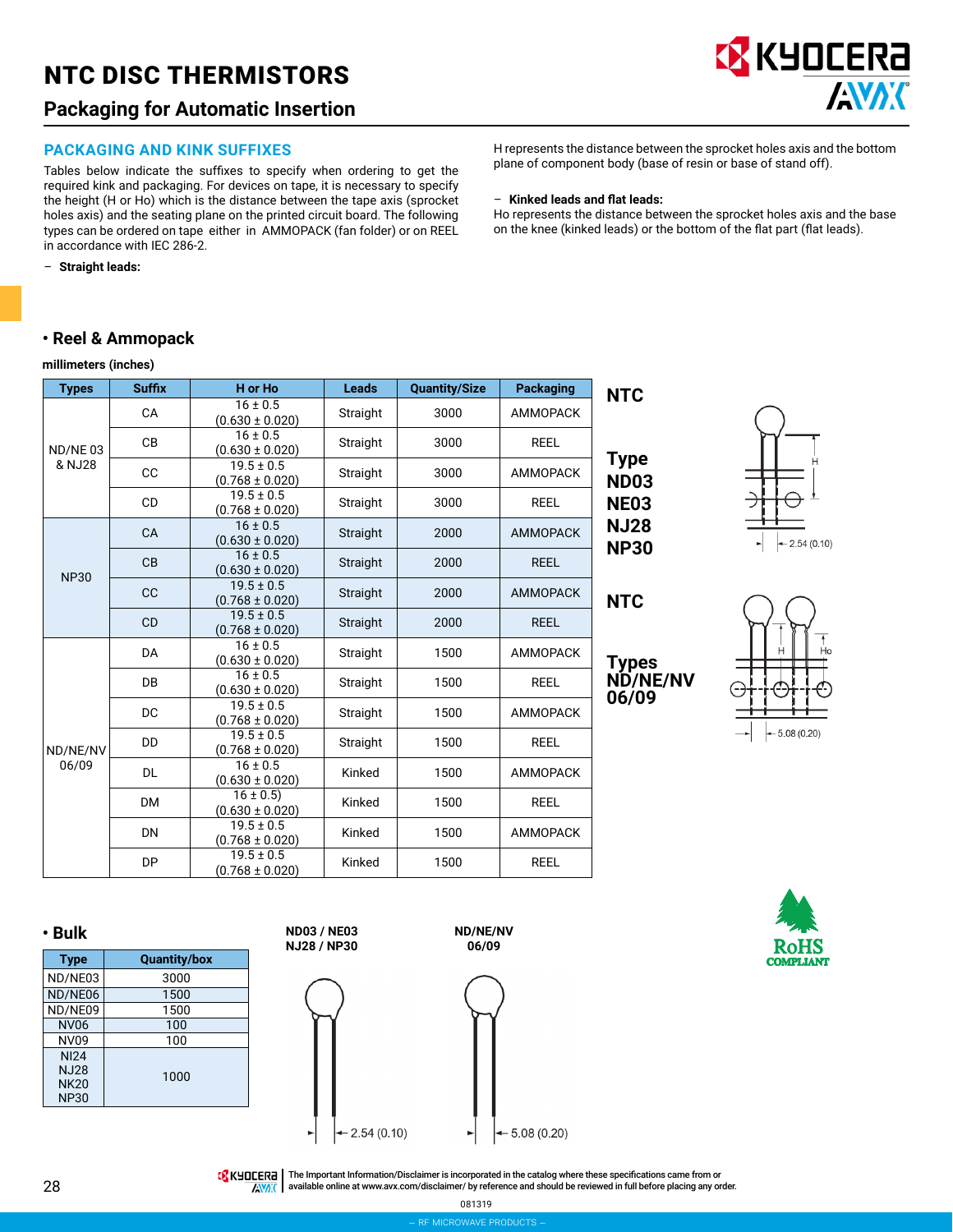## AUTOMATIC INSERTION

## **NTC Disc Thermistors**

### **TAPING CHARACTERISTICS**

#### **Missing components**

A maximum of 3 consecutive components may be missing from the bandolier, surrounded by at least 6 filled positions. The number of missing components may not exceed 0.5% of the total per packing module.

The beginning and the end of tape exhibit 8 or 9 blank positions.

**B** KYOCERA

**AVAX** 

#### **DIMENSIONS: millimeters (inches)**





| <b>Value</b> | <b>Tolerance</b> | <b>Dimensions Characteristics</b> |                                                                          |  |
|--------------|------------------|-----------------------------------|--------------------------------------------------------------------------|--|
| 18           | $+1/ -0.5$       | W                                 | Leading tape width                                                       |  |
| 6            | ±0.3             | $W_0$                             | Adhesive tape width                                                      |  |
| 9            | $+0.75/ -0.5$    | W <sub>1</sub>                    | Sprocket hole position                                                   |  |
| 3 max.       |                  | W <sub>2</sub>                    | Distance between the top of the<br>tape and the adhesive                 |  |
| 4            | ±0.2             | $D_n$                             | Diameter of sprocket hole                                                |  |
| 16/19.5      | ±0.5             | $H_0$                             | Distance between the tape axis and<br>the seating plane of the component |  |
|              |                  | $H_1$                             | Distance between the tape axis and<br>the top of component body          |  |

|      | <b>Value</b> | <b>Tolerance</b> | <b>Dimensions Characteristics</b> |                                                              |  |
|------|--------------|------------------|-----------------------------------|--------------------------------------------------------------|--|
|      | 12.7         | ±0.2             | $P_{n}$                           | Sprocket holes pitch                                         |  |
|      | 254          | ±1               |                                   | Distance between 21 consecutive<br>holes 20 pitches          |  |
|      | 0.7          | ±0.2             |                                   | Total thickness of tape                                      |  |
| 2.54 | 5.08         | $+0.6$<br>$-0.1$ | E.                                | Lead spacing                                                 |  |
| 5.08 | 3.85         | ± 0.7            | $P_{1}$                           | Distance between the sprocket hole<br>axis and the lead axis |  |
|      | 12.7         | ±1.0             | P                                 | Spacing of components                                        |  |
| 0.5  | 0.6          | ±5%              | d                                 | Lead diameter                                                |  |
|      | 0            | ±1.3             | 3P                                | Verticality of components                                    |  |
|      | 0            | ±2               | <sup>3</sup> h                    | Alignment of components                                      |  |

The Important Information/Disclaimer is incorporated in the catalog where these specifications came from or available online at [www.avx.com/disclaimer/](http://www.avx.com/disclaimer/) by reference and should be reviewed in full before placing any order. **ANAK** 

> – rf microwave products – 010617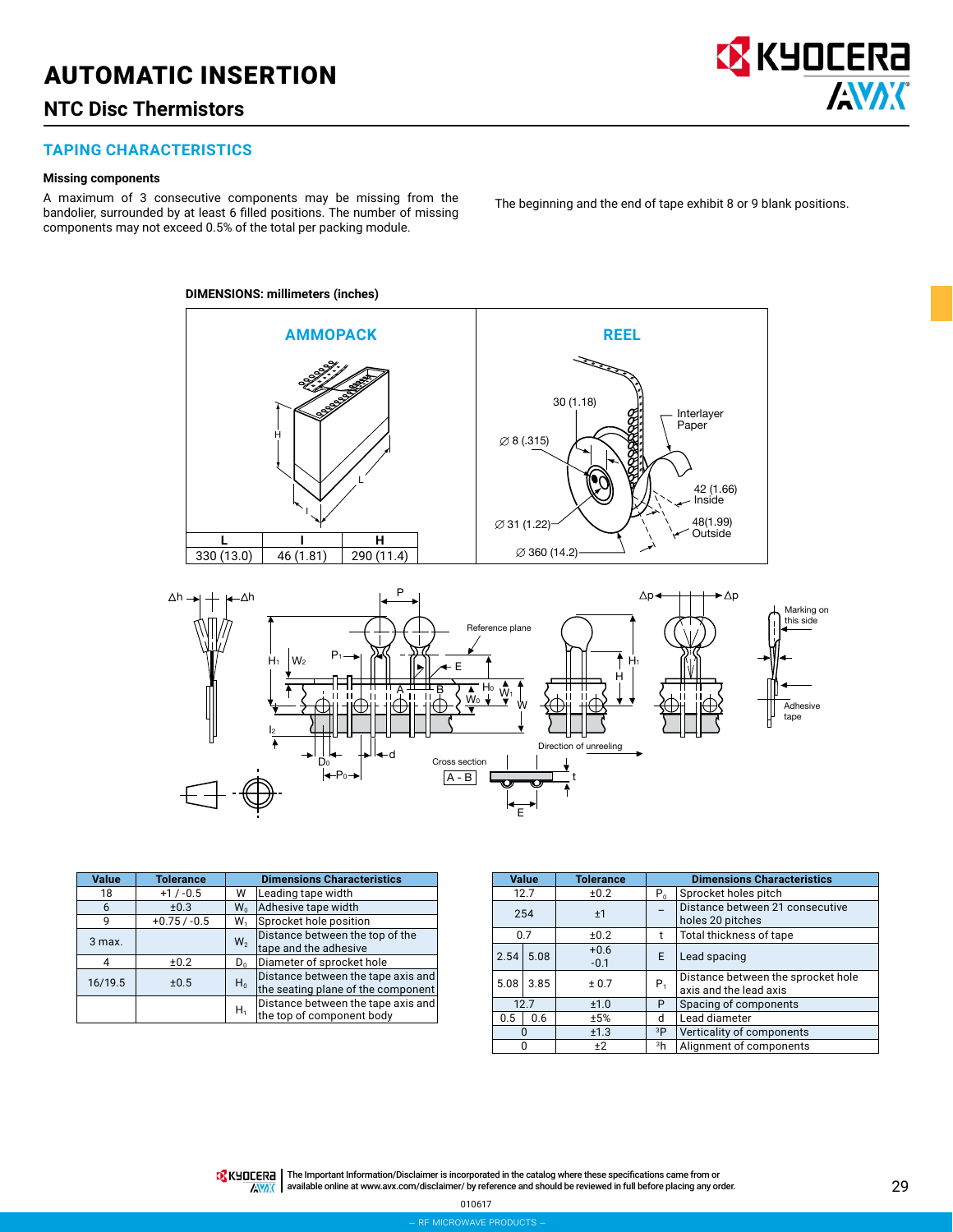

## NTC LEADLESS DISC THERMISTORS

This type of product is widely used in automotive and consumer applications. They are assembled in custom-probes for sensing the temperature of liquids (water, oil, ...), gases or surface of any other component. The metallization covers completely the surfaces of the thermistor. The particularly flat and smooth surfaces ensure an excellent electrical and thermal contact under pressure.

| <b>Types</b>               | <b>NR</b>                                                                                                                   |  |  |
|----------------------------|-----------------------------------------------------------------------------------------------------------------------------|--|--|
| Physical data (dim. in mm) | Metallization                                                                                                               |  |  |
| Marking                    | On package only / On parts upon request                                                                                     |  |  |
| Operating temperature      | $-40^{\circ}$ C to $+200^{\circ}$ C                                                                                         |  |  |
| Values and tolerances      | Custom - designed products defined with:<br>$D \pm D$ R <sub>1</sub> $\pm$ R <sub>1</sub> /R <sub>1</sub> at T <sub>1</sub> |  |  |
|                            | $E \pm E$ R <sub>2</sub> $\pm$ R <sub>2</sub> /R <sub>2</sub> at T <sub>2</sub> ,                                           |  |  |

### **DESIGN OF THE THERMISTOR**

#### **Choice of the resistances**

If the application is to measure the temperature around a defined point, a unique nominal resistance can be chosen (for example, among standard values of the ND range products presented on pages 20 to 24).

When it is required to measure the temperature over selected ranges  $T_1 - T_2$ ,  $T_2 - T_3$ , ..., the corresponding resistance R<sub>1</sub>, R<sub>2</sub>, R<sub>3</sub>, ..., must be such that they can be located on the R (T) characteristic of an existing NTC material (for example among standard materials whose R (T) are displayed on pages 29 to 33). The resistances must also be compatible with the resistivity of the material and the dimensions of the thermistor.

#### **Choice of the tolerances**

The precision of the temperature measurement determines the calculation of the tolerance on the resistance:

 $\Delta$ R/R =  $\alpha$  (%/°C).  $\Delta$ T (°C)

For example, the NTC NR55--3049-99, using "N5" material (R (T) characteristic displayed on page 31), requires a precision of 1°C over the temperature range 110°C - 120°C.

The tolerances can be calculated:

 $\Delta$ R<sub>110°C</sub> /R<sub>110°C</sub> = 1°C<sup>\*</sup> 2.91%/°C = 2.91%

 $\Delta$ R<sub>120°C</sub> /R<sub>120°C</sub> = 1°C<sup>\*</sup> 2.76%/°C = 2.76%

\*For your specific requirements, please consult us.

### **HOW TO ORDER**

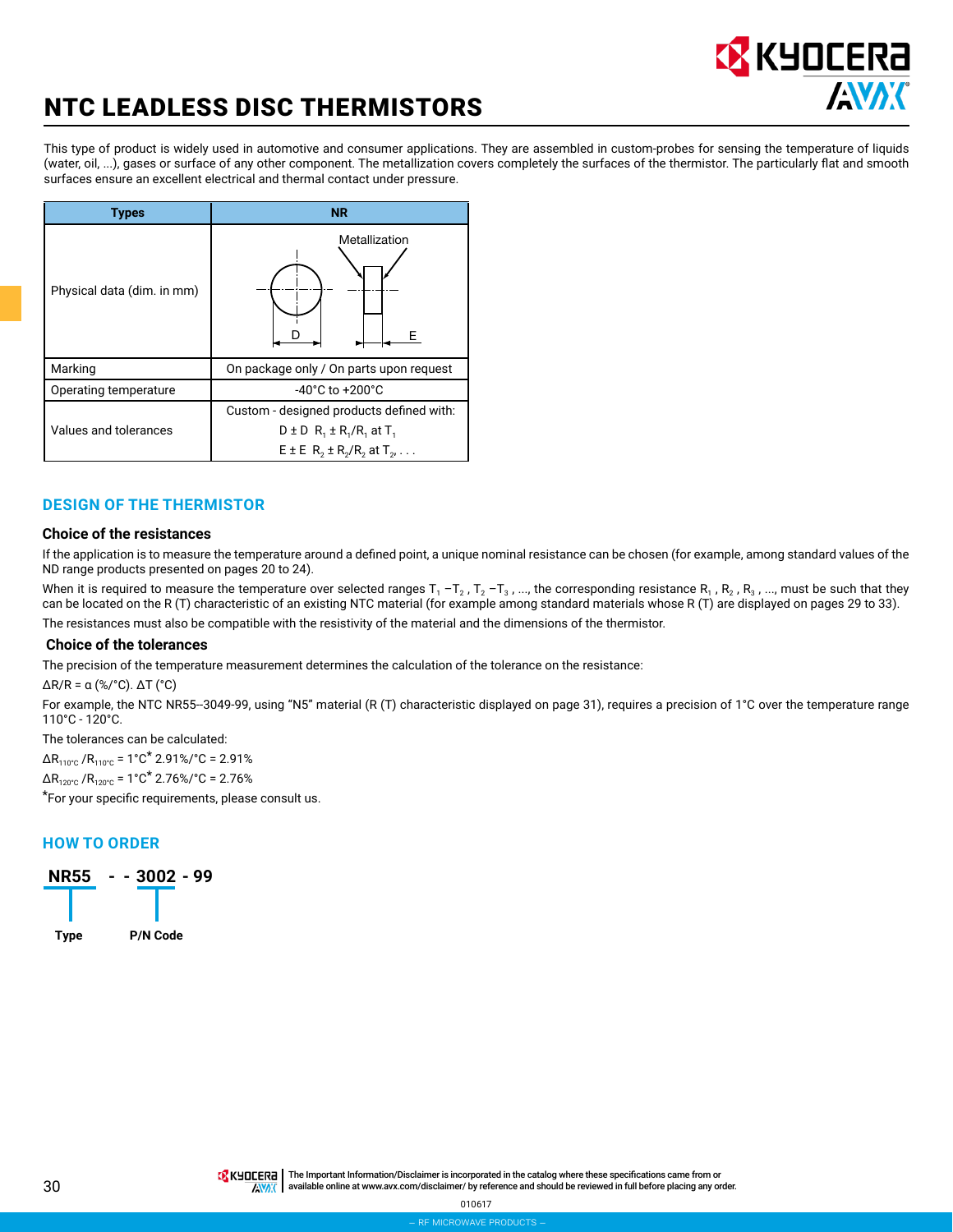

## NTC LEADLESS DISC THERMISTORS

We present below some examples of our custom - designed products as an illustration of the different ways to define products.

#### **DIMENSIONS: millimeters (inches)**

| <b>Types</b>       | D                             | E.                            | <b>Material</b><br>Code | B<br>(k) | $R_1 \pm \Delta R_1$<br>at $T_1$ | т,<br>(°C) | $R_2 \pm \Delta R_2$<br>at $T_2$ | T <sub>2</sub><br>$(^{\circ}C)$ | $R_3 \pm \Delta R_3$ at $T_3$ | $T_3$<br>$(^{\circ}C)$   |
|--------------------|-------------------------------|-------------------------------|-------------------------|----------|----------------------------------|------------|----------------------------------|---------------------------------|-------------------------------|--------------------------|
| NR 55 -- 3002 - 99 | $5.5(.217) \pm 0.5(.020)$     | $1.1(.043) \pm 0.4(.016)$     | N <sub>5</sub>          | 4160     | $1230 \Omega \pm 7.5\%$          | 40         | $160 \Omega \pm 5\%$             | 96.5                            |                               |                          |
| NR 67 -- 3068 - 99 | $6.7(.264) \pm 0.5(.020)$     | $1.7(.067) \pm 0.3(.012)$     | N                       | 4080     | $150 \Omega \pm 3.3\%$           | 100        | $51 \Omega \pm 5.3\%$            | 140                             | $\overline{\phantom{a}}$      | $\overline{\phantom{a}}$ |
| NR 55 -- 3049 - 99 | $5.5(.217) \pm 0.5(.020)$     | $1.0(.040) \pm 0.2(.008)$     | N <sub>5</sub>          | 4160     | $107 \Omega \pm 2.9\%$           | 110        | $80.6 \Omega \pm 2.8\%$          | 120                             | $\blacksquare$                |                          |
| NR 55 -- 3046 - 99 | $5.5(.217) \pm 0.5(.020)$     | $1.3(.051) \pm 0.4(.016)$     | S                       | 4520     | 48600 Ω± 7.5%                    | 25         | $3210 \Omega \pm 5\%$            | 90                              | $\overline{\phantom{a}}$      |                          |
| NR 49 -- 3119 - 99 | $4.9$ (.193) $\pm$ 0.3 (.012) | $1.5(.060) \pm 0.4(.016)$     | M                       | 3950     | $840 \Omega \pm 10\%$            | 37.8       | $84 \Omega \pm 5\%$              | 104.4                           |                               |                          |
| NR 55 -- 3114 - 99 | $5.5(.217) \pm 0.4(.016)$     | $1.0(.040) \pm 0.2(.008)$     | P                       | 4220     | $5000 \Omega \pm 10\%$           | 25         |                                  |                                 | $\overline{a}$                |                          |
| NR 70 -- 3121 - 99 | $7.0$ (.275) $\pm$ 0.3 (.012) | $1.2(.047) \pm 0.2(.008)$     | L                       | 3790     | $210 \Omega \pm 10\%$            | 40         | $40 \Omega \pm 7.5\%$            | 90                              | $30 \Omega \pm 6.7\%$         | 100                      |
| NR 29 -- 3107 - 99 | $2.9(.014) \pm 0.3(.012)$     | $1.7(.067) \pm 0.3(.012)$     | K                       | 3630     | $2050 \Omega \pm 6\%$            | 25         | $193 \Omega \pm 5.4\%$           | 96.5                            |                               | $\overline{\phantom{a}}$ |
| NR 55 -- 3122 - 99 | $5.5(.217) \pm 0.5(.020)$     | $1.5(.060) \pm 0.4(.016)$     | J                       | 3480     | $210 \Omega \pm 5\%$             | 25         |                                  | $\overline{\phantom{a}}$        |                               |                          |
| NR 55 -- 3126 - 99 | $5.5(.217) \pm 0.5(.020)$     | $1.0(.040) \pm 0.2(.008)$     | P                       | 4220     | $3340 \Omega \pm 10\%$           | 25         | $264 \Omega \pm 7\%$             | 90                              | $107 \Omega \pm 7\%$          | 120                      |
| NR 47 -- 3116 - 99 | $4.7(0.185) \pm 0.4(0.016)$   | $1.2(.047) \pm 0.2(.008)$     | R                       | 4400     | $33000 \Omega \pm 2\%$           | 25         |                                  | $\overline{\phantom{a}}$        |                               |                          |
| NR 49 -- 3113 - 99 | $4.9$ (.193) ± 0.3 (.012)     | $1.2(.047) \pm 0.2(.008)$     | N                       | 4080     | $1680 \Omega \pm 10\%$           | 40         | $382 \Omega \pm 6.7\%$           | 80                              | $176 \Omega \pm 5\%$          | 105                      |
| NR 47 -- 3101 - 99 | $4.6$ (.181) $\pm$ 0.3 (.012) | $1.4(.055) \pm 0.3(.012)$     | J                       | 3480     | $146 \Omega \pm 13\%$            | 40         | $22 \Omega \pm 10\%$             | 100                             | $\overline{\phantom{0}}$      |                          |
| NR 55 -- 3071 - 99 | $5.8(.228) \pm 0.3(.012)$     | $1.0(.040) \pm 0.2(.008)$     | L                       | 3790     | $262$ Q ± 8.7%                   | 40         | $120 \Omega \pm 10\%$            | 60                              | $35.5 \Omega \pm 7.8\%$       | 100                      |
| NR 61 -- 3063 - 99 | $6.1(.240) \pm 0.3(.012)$     | $1.5(.060) \pm 0.3(.012)$     | Ν                       | 4080     | $760 \Omega \pm 9.2\%$           | 50         | $130 \Omega \pm 8.5\%$           | 100                             | $56.6 \Omega \pm 8.5\%$       | 130                      |
| NR 67 -- 3053 - 99 | $6.7(.264) \pm 0.4(.016)$     | $1.7(.067) \pm 0.3(.012)$     | N                       | 4080     | $540 \Omega \pm 11\%$            | 60         | $144 \Omega \pm 7\%$             | 100 <sub>1</sub>                |                               |                          |
| NR 50 -- 3048 - 99 | $5.0$ (.197) $\pm$ 0.5 (.020) | $1.5(.060) \pm 0.5(.020)$     | J                       | 3480     | $233 \Omega \pm 10\%$            | 25         | $13.3 \Omega \pm 7\%$            | 121                             | $\overline{\phantom{a}}$      |                          |
| NR 60 -- 3021 - 99 | $6.0$ (.236) ± 0.5 (.020)     | $3.2$ (.125) $\pm$ 0.3 (.012) | P                       | 4220     | $3640 \Omega \pm 3%$             | 40         | $457 \Omega \pm 3%$              | 96.5                            | $\overline{a}$                |                          |
| NR 55 -- 3016 - 99 | $5.5(.217) \pm 0.5(.020)$     | $1.1(.043) \pm 0.4(.016)$     | Q                       | 4300     | $5500 \Omega \pm 9\%$            | 40         | $650 \Omega \pm 7.7\%$           | 96.5                            |                               |                          |

Resistance - Temperature characteristics: pages 29 to 33.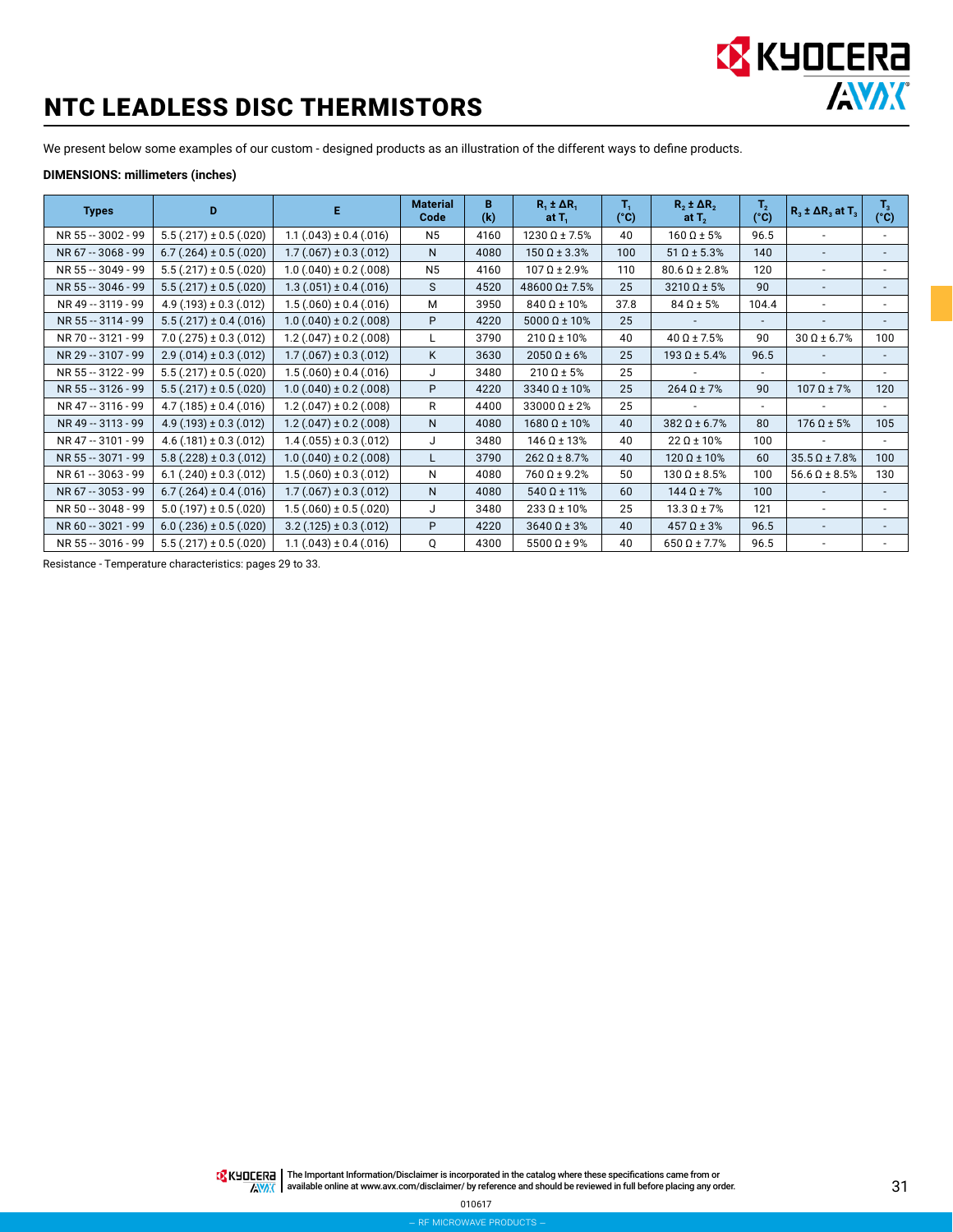## TABLES OF RESISTANCE VS TEMPERATURE

|           | <b>Material B(K)</b> |        |          |  |  |
|-----------|----------------------|--------|----------|--|--|
| T<br>(°c) |                      | 13250  |          |  |  |
|           | $R(T)$ / R25         | TF (%) | α (%/°C) |  |  |
| $-55$     | 42.35                | 21.9   | $-5.98$  |  |  |
| $-50$     | 31.48                | 20.0   | $-5.78$  |  |  |
| $-45$     | 23.63                | 18.1   | $-5.59$  |  |  |
| $-40$     | 17.91                | 16.3   | $-5.41$  |  |  |
| $-35$     | 13.70                | 14.6   | $-5.23$  |  |  |
| $-30$     | 10.58                | 13.1   | $-5.06$  |  |  |
| $-25$     | 8.232                | 11.6   | $-4.90$  |  |  |
| $-20$     | 6.460                | 10.1   | $-4.74$  |  |  |
| $-15$     | 5.110                | 8.8    | $-4.59$  |  |  |
| $-10$     | 4.072                | 7.5    | $-4.45$  |  |  |
| $-5$      | 3.268                | 6.3    | $-4.31$  |  |  |
| 0         | 2.641                | 5.1    | $-4.18$  |  |  |
| 5         | 2.148                | 4.0    | $-4.05$  |  |  |
| 10        | 1.759                | 2.9    | $-3.92$  |  |  |
| 15        | 1.449                | 1.9    | $-3.81$  |  |  |
| 20        | 1.200                | 0.9    | $-3.69$  |  |  |
| 25        | 1.000                | 0.0    | $-3.58$  |  |  |
| 30        | 0.8377               | 0.9    | $-3.48$  |  |  |
| 35        | 0.7054               | 1.8    | $-3.38$  |  |  |
| 40        | 0.5969               | 2.6    | $-3.28$  |  |  |
| 45        | 0.5076               | 3.5    | $-3.19$  |  |  |
| 50        | 0.4336               | 4.3    | $-3.10$  |  |  |
| 55        | 0.3720               | 5.1    | $-3.01$  |  |  |
| 60        | 0.3206               | 5.9    | $-2.93$  |  |  |
| 65        | 0.2774               | 6.6    | $-2.85$  |  |  |
| 70        | 0.2410               | 7.4    | $-2.77$  |  |  |
| 75        | 0.2102               | 8.1    | $-2.70$  |  |  |
| 80        | 0.1839               | 8.8    | $-2.63$  |  |  |
| 85        | 0.1616               | 9.5    | $-2.56$  |  |  |
| 90        | 0.1424               | 10.2   | $-2.49$  |  |  |
| 95        | 0.1259               | 10.9   | $-2.43$  |  |  |
| 100       | 0.1117               | 11.5   | $-2.36$  |  |  |
| 105       | 0.09938              | 12.2   | $-2.30$  |  |  |
| 110       | 0.08869              | 12.8   | $-2.25$  |  |  |
| 115       | 0.07938              | 13.4   | $-2.19$  |  |  |
| 120       | 0.07124              | 14.0   | -2.14    |  |  |
| 125       | 0.06410              | 14.6   | $-2.08$  |  |  |
| 130       | 0.05783              | 15.2   | $-2.03$  |  |  |
| 135       | 0.05230              | 15.7   | $-1.98$  |  |  |
| 140       | 0.04741              | 16.3   | $-1.94$  |  |  |
| 145       | 0.04308              | 16.8   | $-1.89$  |  |  |
| 150       | 0.03924              | 17.4   | $-1.85$  |  |  |

|                    | <b>Material B(K)</b> |           |          |  |  |
|--------------------|----------------------|-----------|----------|--|--|
| т<br>$(^{\circ}C)$ |                      | J-J5 3480 |          |  |  |
|                    | $R(T)$ / R25         | TF (%)    | α (%/°C) |  |  |
| $-55$              | 51.75                | 20.5      | $-6.23$  |  |  |
| $-50$              | 37.98                | 17.7      | $-6.03$  |  |  |
| $-45$              | 28.15                | 15.2      | $-5.84$  |  |  |
| $-40$              | 21.07                | 13.0      | $-5.65$  |  |  |
| $-35$              | 15.91                | 11.0      | $-5.48$  |  |  |
| $-30$              | 12.13                | 9.3       | $-5.31$  |  |  |
| $-25$              | 9.321                | 7.8       | $-5.15$  |  |  |
| $-20$              | 7.222                | 6.4       | -4.99    |  |  |
| -15                | 5.640                | 5.2       | $-4.84$  |  |  |
| $-10$              | 4.438                | 4.2       | $-4.69$  |  |  |
| $-5$               | 3.517                | 3.3       | $-4.55$  |  |  |
| 0                  | 2.807                | 2.5       | $-4.42$  |  |  |
| 5                  | 2.255                | 1.8       | $-4.29$  |  |  |
| 10                 | 1.824                | 1.2       | $-4.17$  |  |  |
| 15                 | 1.484                | 0.7       | $-4.05$  |  |  |
| 20                 | 1.215                | 0.3       | $-3.93$  |  |  |
| 25                 | 1.0000               | 0.0       | $-3.82$  |  |  |
| 30                 | 0.8278               | 0.3       | $-3.71$  |  |  |
| 35                 | 0.6889               | 0.7       | -3.61    |  |  |
| 40                 | 0.5763               | 1.1       | $-3.51$  |  |  |
| 45                 | 0.4845               | 1.5       | $-3.41$  |  |  |
| 50                 | 0.4092               | 2.0       | $-3.32$  |  |  |
| 55                 | 0.3472               | 2.5       | $-3.23$  |  |  |
| 60                 | 0.2960               | 3.0       | $-3.15$  |  |  |
| 65                 | 0.2533               | 3.5       | $-3.06$  |  |  |
| 70                 | 0.2177               | 4.1       | $-2.98$  |  |  |
| 75                 | 0.1879               | 4.7       | $-2.90$  |  |  |
| 80                 | 0.1628               | 5.3       | $-2.83$  |  |  |
| 85                 | 0.1415               | 5.9       | $-2.76$  |  |  |
| 90                 | 0.12349              | 6.5       | $-2.69$  |  |  |
| 95                 | 0.10813              | 7.1       | $-2.62$  |  |  |
| 100                | 0.09499              | 7.7       | $-2.55$  |  |  |
| 105                | 0.08372              | 8.4       | $-2.49$  |  |  |
| 110                | 0.07402              | 9.0       | $-2.43$  |  |  |
| 115                | 0.06564              | 9.7       | $-2.37$  |  |  |
| 120                | 0.05837              | 10.3      | $-2.31$  |  |  |
| 125                | 0.05206              | 11.0      | $-2.26$  |  |  |
| 130                | 0.04656              | 11.6      | $-2.21$  |  |  |
| 135                | 0.04175              | 12.3      | $-2.15$  |  |  |
| 140                | 0.03753              | 13.0      | $-2.10$  |  |  |
| 145                | 0.03382              | 13.6      | $-2.06$  |  |  |
| 150                | 0.03055              | 14.3      | $-2.01$  |  |  |

|                   | <b>Material B(K)</b><br>K 3630 |        |          |
|-------------------|--------------------------------|--------|----------|
| т                 |                                |        |          |
| (°c)              | R(T) / R25                     | TF (%) | α (%/°C) |
| 1.4 <sub>pt</sub> | 56.27                          | 21.4   | $-6.25$  |
| $-50$             | 41.22                          | 18.5   | $-6.06$  |
| $-45$             | 30.48                          | 15.9   | $-5.89$  |
| $-40$             | 22.74                          | 13.6   | $-5.71$  |
| $-35$             | 17.11                          | 11.5   | $-5.55$  |
| $-30$             | 12.98                          | 9.7    | $-5.39$  |
| $-25$             | 9.931                          | 8.1    | $-5.24$  |
| $-20$             | 7.655                          | 6.7    | $-5.09$  |
| $-15$             | 5.945                          | 5.4    | $-4.95$  |
| $-10$             | 4.651                          | 4.4    | $-4.81$  |
| $-5$              | 3.663                          | 3.4    | $-4.67$  |
| 0                 | 2.905                          | 2.6    | $-4.54$  |
| 5                 | 2.319                          | 1.9    | $-4.42$  |
| 10                | 1.862                          | 1.3    | $-4.30$  |
| 15                | 1.505                          | 0.8    | $-4.18$  |
| 20                | 1.223                          | 0.3    | $-4.07$  |
| 25                | 1.0000                         | 0.0    | $-3.96$  |
| 30                | 0.8219                         | 0.3    | $-3.85$  |
| 35                | 0.6792                         | 0.7    | $-3.75$  |
| 40                | 0.5641                         | 1.1    | $-3.65$  |
| 45                | 0.4708                         | 1.6    | $-3.55$  |
| 50                | 0.3949                         | 2.1    | $-3.46$  |
| 55                | 0.3327                         | 2.6    | $-3.37$  |
| 60                | 0.2816                         | 3.1    | $-3.28$  |
| 65                | 0.2393                         | 3.7    | -3.20    |
| 70                | 0.2043                         | 4.3    | $-3.12$  |
| 75                | 0.1751                         | 4.9    | $-3.04$  |
| 80                | 0.1506                         | 5.5    | $-2.96$  |
| 85                | 0.1301                         | 6.1    | $-2.89$  |
| 90                | 0.1128                         | 6.8    | $-2.82$  |
| 95                | 0.09811                        | 7.4    | $-2.75$  |
| 100               | 0.08564                        | 8.1    | $-2.68$  |
| 105               | 0.07501                        | 8.7    | $-2.61$  |
| 110               | 0.06591                        | 9.4    | $-2.55$  |
| 115               | 0.05809                        | 10.1   | $-2.49$  |
| 120               | 0.05136                        | 10.8   | -2.43    |
| 125               | 0.04554                        | 11.5   | $-2.37$  |
| 130               | 0.04049                        | 12.2   | -2.32    |
| 135               | 0.03611                        | 12.8   | $-2.26$  |
| 140               | 0.03228                        | 13.5   | $-2.21$  |
| 145               | 0.02893                        | 14.2   | $-2.16$  |
| 150               | 0.02600                        | 14.9   | $-2.11$  |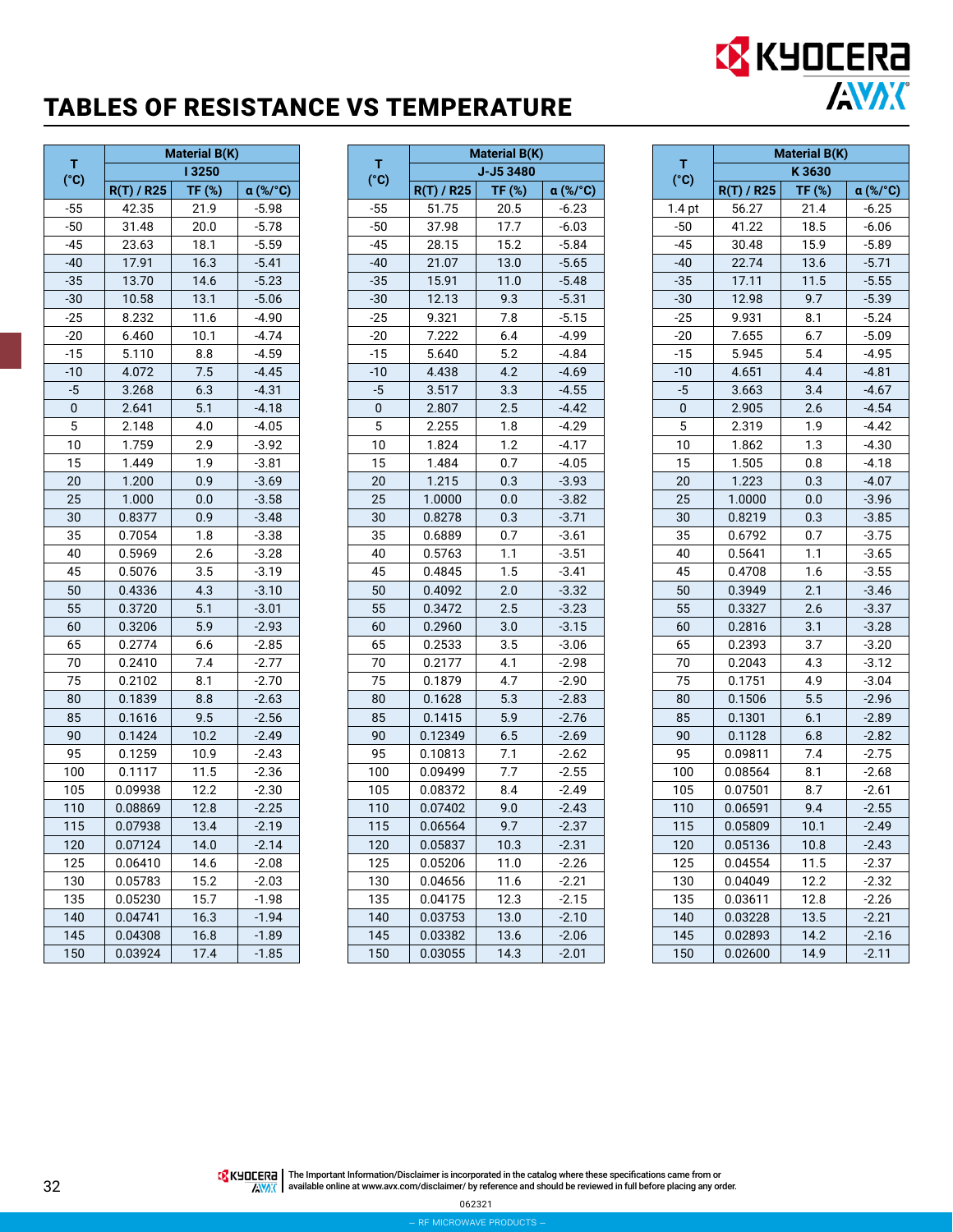## TABLES OF RESISTANCE VS TEMPERATURE

| т     | <b>Material B(K)</b> |         |          |
|-------|----------------------|---------|----------|
| (°C)  |                      | KA 3625 |          |
|       | $R(T)$ / R25         | TF (%)  | α (%/°C) |
| $-55$ | 61.22                | 7.1     | $-6.55$  |
| $-50$ | 44.25                | 6.1     | $-6.33$  |
| $-45$ | 32.34                | 5.3     | $-6.12$  |
| $-40$ | 23.88                | 4.5     | $-5.92$  |
| $-35$ | 17.81                | 3.8     | $-5.73$  |
| -30   | 13.41                | 3.2     | $-5.54$  |
| $-25$ | 10.19                | 2.7     | $-5.37$  |
| $-20$ | 7.815                | 2.2     | $-5.20$  |
| $-15$ | 6.041                | 1.8     | $-5.04$  |
| $-10$ | 4.707                | 1.5     | $-4.89$  |
| -5    | 3.696                | 1.1     | $-4.74$  |
| 0     | 2.923                | 0.9     | $-4.60$  |
| 5     | 2.329                | 0.6     | $-4.46$  |
| 10    | 1.867                | 0.4     | $-4.33$  |
| 15    | 1.507                | 0.3     | $-4.21$  |
| 20    | 1.224                | 0.1     | $-4.09$  |
| 25    | 1.0000               | 0.0     | $-3.97$  |
| 30    | 0.8217               | 0.1     | $-3.86$  |
| 35    | 0.6788               | 0.2     | $-3.75$  |
| 40    | 0.5638               | 0.4     | $-3.65$  |
| 45    | 0.4707               | 0.5     | $-3.55$  |
| 50    | 0.3948               | 0.7     | $-3.46$  |
| 55    | 0.3328               | 0.9     | $-3.37$  |
| 60    | 0.2817               | 1.0     | $-3.28$  |
| 65    | 0.2396               | 1.2     | -3.19    |
| 70    | 0.2046               | 1.4     | $-3.11$  |
| 75    | 0.1754               | 1.6     | -3.03    |
| 80    | 0.1510               | 1.8     | $-2.96$  |
| 85    | 0.1305               | 2.0     | $-2.88$  |
| 90    | 0.1131               | 2.3     | $-2.81$  |
| 95    | 0.09844              | 2.5     | $-2.74$  |
| 100   | 0.08596              | 2.7     | $-2.68$  |
| 105   | 0.07530              | 2.9     | $-2.61$  |
| 110   | 0.06618              | 3.1     | $-2.55$  |
| 115   | 0.05833              | 3.4     | $-2.49$  |
| 120   | 0.05157              | 3.6     | $-2.43$  |
| 125   | 0.04573              | 3.8     | $-2.38$  |
| 130   | 0.04065              | 4.0     | $-2.32$  |
| 135   | 0.03624              | 4.3     | $-2.27$  |
| 140   | 0.03239              | 4.5     | $-2.22$  |
| 145   | 0.02902              | 4.7     | $-2.17$  |
| 150   | 0.02607              | 5.0     | $-2.12$  |

|           | <b>Material B(K)</b> |         |          |
|-----------|----------------------|---------|----------|
| т<br>(°c) |                      | KC 3470 |          |
|           | $R(T)$ / R25         | TF (%)  | α (%/°C) |
| $-55$     | 60.08                | 34.0    | $-7.00$  |
| $-50$     | 43.19                | 29.4    | $-6.71$  |
| $-45$     | 31.42                | 25.3    | $-6.44$  |
| $-40$     | 23.13                | 21.6    | $-6.18$  |
| $-35$     | 17.22                | 18.4    | $-5.94$  |
| $-30$     | 12.95                | 15.5    | $-5.71$  |
| $-25$     | 9.842                | 12.9    | $-5.49$  |
| -20       | 7.550                | 10.7    | $-5.29$  |
| $-15$     | 5.845                | 8.7     | $-5.10$  |
| $-10$     | 4.564                | 6.9     | $-4.91$  |
| $-5$      | 3.594                | 5.4     | $-4.74$  |
| 0         | 2.853                | 4.1     | $-4.58$  |
| 5         | 2.281                | 3.0     | $-4.42$  |
| 10        | 1.838                | 2.0     | $-4.27$  |
| 15        | 1.491                | 1.2     | $-4.13$  |
| 20        | 1.217                | 0.5     | $-4.00$  |
| 25        | 1.0000               | 0.0     | $-3.90$  |
| 30        | 0.8267               | 0.5     | $-3.74$  |
| 35        | 0.6873               | 1.1     | $-3.63$  |
| 40        | 0.5747               | 1.8     | $-3.52$  |
| 45        | 0.4830               | 2.5     | $-3.41$  |
| 50        | 0.4081               | 3.3     | $-3.31$  |
| 55        | 0.3465               | 4.1     | $-3.21$  |
| 60        | 0.2955               | 5.0     | $-3.12$  |
| 65        | 0.2532               | 5.9     | $-3.03$  |
| 70        | 0.2179               | 6.8     | $-2.94$  |
| 75        | 0.1883               | 7.8     | $-2.86$  |
| 80        | 0.1634               | 8.7     | $-2.78$  |
| 85        | 0.1423               | 9.7     | $-2.71$  |
| 90        | 0.1244               | 10.8    | $-2.63$  |
| 95        | 0.10915              | 11.8    | $-2.56$  |
| 100       | 0.09608              | 12.9    | $-2.50$  |
| 105       | 0.08486              | 13.9    | $-2.43$  |
| 110       | 0.07519              | 15.0    | $-2.37$  |
| 115       | 0.06683              | 16.1    | $-2.31$  |
| 120       | 0.05957              | 17.2    | $-2.25$  |
| 125       | 0.05325              | 18.3    | $-2.20$  |
| 130       | 0.04774              | 19.4    | $-2.14$  |
| 135       | 0.04290              | 20.5    | $-2.09$  |
| 140       | 0.03866              | 21.6    | $-2.04$  |
| 145       | 0.03492              | 22.7    | $-1.99$  |
| 150       | 0.03162              | 23.8    | $-1.95$  |

|                  | <b>Material B(K)</b> |        |          |  |
|------------------|----------------------|--------|----------|--|
| т                | L0 3790              |        |          |  |
| (°C)             | R(T) / R25           | TF (%) | α (%/°C) |  |
| $-55$            | 82.54                | 22.3   | $-7.12$  |  |
| $-50$            | 58.03                | 19.3   | $-6.87$  |  |
| $-45$            | 41.31                | 16.6   | $-6.63$  |  |
| -40              | 29.75                | 14.2   | $-6.40$  |  |
| $-35$            | 21.68                | 12.0   | $-6.18$  |  |
| $-30$            | 15.97                | 10.1   | $-5.98$  |  |
| $-25$            | 11.88                | 8.5    | $-5.78$  |  |
| -20              | 8.931                | 7.0    | $-5.59$  |  |
| $-15$            | 6.777                | 5.7    | $-5.40$  |  |
| $-10$            | 5.188                | 4.5    | $-5.23$  |  |
| $-5$             | 4.007                | 3.6    | $-5.06$  |  |
| 0                | 3.120                | 2.7    | $-4.90$  |  |
| 5                | 2.449                | 2.0    | $-4.75$  |  |
| 10               | 1.937                | 1.3    | $-4.60$  |  |
| 15               | 1.543                | 0.8    | $-4.46$  |  |
| 20               | 1.238                | 0.4    | $-4.33$  |  |
| 25               | 1.0000               | 0.0    | $-4.20$  |  |
| 30               | 0.8128               | 0.3    | $-4.07$  |  |
| 35               | 0.6648               | 0.7    | $-3.95$  |  |
| 40               | 0.5469               | 1.2    | $-3.84$  |  |
| 45               | 0.4525               | 1.6    | $-3.73$  |  |
| 50               | 0.3764               | 2.2    | $-3.62$  |  |
| 55               | 0.3148               | 2.7    | $-3.52$  |  |
| 60               | 0.2646               | 3.3    | $-3.42$  |  |
| 65               | 0.2235               | 3.8    | $-3.33$  |  |
| 70               | 0.1896               | 4.5    | $-3.24$  |  |
| 75               | 0.1616               | 5.1    | $-3.15$  |  |
| 80               | 0.1383               | 5.7    | $-3.07$  |  |
| 85               | 0.1189               | 6.4    | $-2.98$  |  |
| 90               | 0.1026               | 7.1    | $-2.91$  |  |
| 95               | 0.08888              | 7.7    | $-2.83$  |  |
| 100              | 0.07728              | 8.4    | $-2.76$  |  |
| 105              | 0.06744              | 9.1    | $-2.69$  |  |
| 110              | 0.05905              | 9.8    | $-2.62$  |  |
| $\overline{115}$ | 0.05188              | 10.5   | $-2.56$  |  |
| 120              | 0.04572              | 11.3   | $-2.49$  |  |
| 125              | 0.04042              | 12.0   | $-2.43$  |  |
| 130              | 0.03585              | 12.7   | $-2.37$  |  |
| 135              | 0.03188              | 13.4   | $-2.32$  |  |
| 140              | 0.02843              | 14.1   | $-2.26$  |  |
| 145              | 0.02542              | 14.8   | $-2.21$  |  |
| 150              | 0.02279              | 15.6   | $-2.16$  |  |
|                  |                      |        |          |  |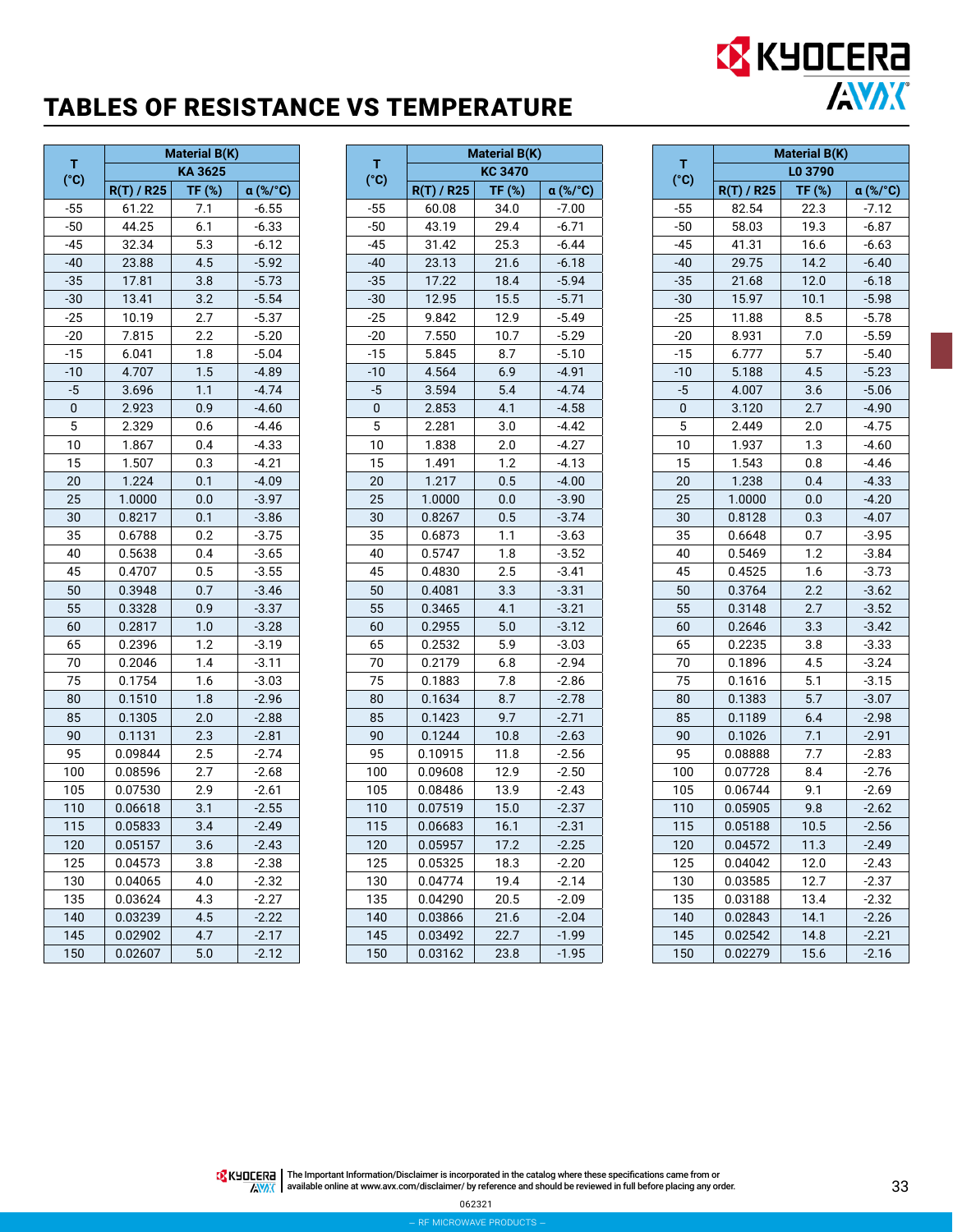## TABLES OF RESISTANCE VS TEMPERATURE

|           | <b>Material B(K)</b><br>L <sub>2</sub> 3805 |       |                 |
|-----------|---------------------------------------------|-------|-----------------|
| т<br>(°c) |                                             |       |                 |
|           | $R(T)$ / R25                                | TF(%) | $\alpha$ (%/°C) |
| $-55$     | 62.45                                       | 22.4  | $-6.41$         |
| $-50$     | 45.40                                       | 19.3  | $-6.22$         |
| -45       | 33.33                                       | 16.6  | $-6.03$         |
| -40       | 24.70                                       | 14.2  | $-5.85$         |
| $-35$     | 18.47                                       | 12.1  | $-5.68$         |
| $-30$     | 13.92                                       | 10.2  | $-5.52$         |
| $-25$     | 10.58                                       | 8.5   | $-5.36$         |
| -20       | 8.110                                       | 7.0   | $-5.21$         |
| $-15$     | 6.260                                       | 5.7   | $-5.07$         |
| $-10$     | 4.867                                       | 4.6   | $-4.93$         |
| $-5$      | 3.810                                       | 3.6   | $-4.80$         |
| 0         | 3.003                                       | 2.7   | $-4.67$         |
| 5         | 2.382                                       | 2.0   | $-4.55$         |
| 10        | 1.901                                       | 1.3   | $-4.43$         |
| 15        | 1.526                                       | 0.8   | $-4.31$         |
| 20        | 1.232                                       | 0.4   | $-4.20$         |
| 25        | 1.0000                                      | 0.0   | $-4.10$         |
| 30        | 0.8161                                      | 0.3   | $-4.00$         |
| 35        | 0.6694                                      | 0.7   | -3.90           |
| 40        | 0.5518                                      | 1.2   | -3.80           |
| 45        | 0.4570                                      | 1.7   | $-3.71$         |
| 50        | 0.3802                                      | 2.2   | $-3.62$         |
| 55        | 0.3178                                      | 2.7   | $-3.53$         |
| 60        | 0.2667                                      | 3.3   | $-3.45$         |
| 65        | 0.2248                                      | 3.9   | $-3.37$         |
| 70        | 0.1902                                      | 4.5   | $-3.29$         |
| 75        | 0.1615                                      | 5.1   | $-3.22$         |
| 80        | 0.1377                                      | 5.8   | $-3.14$         |
| 85        | 0.1179                                      | 6.4   | $-3.07$         |
| 90        | 0.1012                                      | 7.1   | $-3.00$         |
| 95        | 0.08721                                     | 7.8   | $-2.94$         |
| 100       | 0.07539                                     | 8.5   | $-2.87$         |
| 105       | 0.06538                                     | 9.2   | $-2.81$         |
| 110       | 0.05688                                     | 9.9   | $-2.75$         |
| 115       | 0.04963                                     | 10.6  | $-2.69$         |
| 120       | 0.04343                                     | 11.3  | $-2.63$         |
| 125       | 0.03812                                     | 12.0  | $-2.58$         |
| 130       | 0.03354                                     | 12.7  | $-2.53$         |
| 135       | 0.02960                                     | 13.5  | $-2.47$         |
| 140       | 0.02618                                     | 14.2  | $-2.42$         |
| 145       | 0.02322                                     | 14.9  | $-2.37$         |
| 150       | 0.02064                                     | 15.6  | $-2.33$         |

|           | <b>Material B(K)</b> |        |          |
|-----------|----------------------|--------|----------|
| т<br>(°c) |                      | M 3950 |          |
|           | $R(T)$ / R25         | TF (%) | α (%/°C) |
| $-55$     | 99.59                | 15.6   | -7.42    |
| $-50$     | 68.97                | 14.3   | $-7.16$  |
| $-45$     | 48.40                | 12.9   | $-6.91$  |
| $-40$     | 34.38                | 11.7   | $-6.67$  |
| $-35$     | 24.71                | 10.5   | $-6.45$  |
| $-30$     | 17.97                | 9.4    | $-6.23$  |
| $-25$     | 13.20                | 8.3    | $-6.02$  |
| $-20$     | 9.804                | 7.3    | $-5.82$  |
| -15       | 7.352                | 6.3    | $-5.63$  |
| $-10$     | 5.565                | 5.4    | $-5.45$  |
| -5        | 4.251                | 4.5    | $-5.28$  |
| 0         | 3.275                | 3.7    | $-5.11$  |
| 5         | 2.544                | 2.9    | $-4.95$  |
| 10        | 1.992                | 2.1    | $-4.80$  |
| 15        | 1.572                | 1.4    | $-4.65$  |
| 20        | 1.249                | 0.7    | $-4.51$  |
| 25        | 1.0000               | 0.0    | $-4.38$  |
| 30        | 0.8057               | 0.7    | $-4.25$  |
| 35        | 0.6534               | 1.3    | $-4.12$  |
| 40        | 0.5331               | 1.9    | $-4.00$  |
| 45        | 0.4376               | 2.5    | $-3.89$  |
| 50        | 0.3612               | 3.1    | $-3.77$  |
| 55        | 0.2998               | 3.7    | $-3.67$  |
| 60        | 0.2501               | 4.3    | $-3.57$  |
| 65        | 0.2097               | 4.8    | $-3.47$  |
| 70        | 0.1767               | 5.3    | $-3.37$  |
| 75        | 0.1496               | 5.9    | $-3.28$  |
| 80        | 0.1272               | 6.4    | $-3.19$  |
| 85        | 0.1087               | 6.9    | $-3.11$  |
| 90        | 0.09320              | 7.4    | $-3.03$  |
| 95        | 0.08025              | 7.8    | $-2.95$  |
| 100       | 0.06937              | 8.3    | $-2.87$  |
| 105       | 0.06019              | 8.8    | $-2.80$  |
| 110       | 0.05242              | 9.2    | $-2.73$  |
| 115       | 0.04580              | 9.6    | $-2.66$  |
| 120       | 0.04016              | 10.1   | $-2.60$  |
| 125       | 0.03532              | 10.5   | $-2.53$  |
| 130       | 0.03117              | 10.9   | $-2.47$  |
| 135       | 0.02758              | 11.3   | $-2.41$  |
| 140       | 0.02448              | 11.7   | $-2.36$  |
| 145       | 0.02179              | 12.1   | $-2.30$  |
| 150       | 0.01945              | 12.4   | $-2.25$  |

|       | <b>Material B(K)</b> |        |          |  |
|-------|----------------------|--------|----------|--|
| т     | MA 3965              |        |          |  |
| (°c)  | R(T) / R25           | TF (%) | α (%/°C) |  |
| $-55$ | 101.09               | 2.47   | $-7.49$  |  |
| $-50$ | 69.81                | 2.26   | $-7.22$  |  |
| $-45$ | 48.87                | 2.06   | $-6.96$  |  |
| $-40$ | 34.65                | 1.87   | $-6.71$  |  |
| $-35$ | 24.87                | 1.69   | $-6.48$  |  |
| $-30$ | 18.06                | 1.52   | $-6.26$  |  |
| $-25$ | 13.259               | 1.35   | $-6.05$  |  |
| $-20$ | 9.837                | 1.19   | $-5.84$  |  |
| -15   | 7.372                | 1.04   | $-5.65$  |  |
| -10   | 5.578                | 0.89   | $-5.47$  |  |
| -5    | 4.259                | 0.75   | $-5.29$  |  |
| 0     | 3.280                | 0.61   | $-5.12$  |  |
| 5     | 2.548                | 0.48   | $-4.96$  |  |
| 10    | 1.994                | 0.35   | $-4.81$  |  |
| 15    | 1.573                | 0.23   | $-4.66$  |  |
| 20    | 1.250                | 0.11   | $-4.52$  |  |
| 25    | 1.0000               | 0.00   | $-4.38$  |  |
| 30    | 0.8054               | 0.11   | $-4.25$  |  |
| 35    | 0.6528               | 0.22   | -4.13    |  |
| 40    | 0.5324               | 0.32   | $-4.01$  |  |
| 45    | 0.4368               | 0.42   | $-3.90$  |  |
| 50    | 0.3603               | 0.52   | $-3.79$  |  |
| 55    | 0.2989               | 0.61   | -3.68    |  |
| 60    | 0.2492               | 0.70   | $-3.58$  |  |
| 65    | 0.2088               | 0.79   | $-3.48$  |  |
| 70    | 0.1758               | 0.88   | $-3.39$  |  |
| 75    | 0.1487               | 0.96   | $-3.30$  |  |
| 80    | 0.1263               | 1.04   | $-3.21$  |  |
| 85    | 0.1078               | 1.12   | $-3.13$  |  |
| 90    | 0.0923               | 1.20   | $-3.05$  |  |
| 95    | 0.0794               | 1.27   | $-2.97$  |  |
| 100   | 0.06857              | 1.35   | $-2.90$  |  |
| 105   | 0.05942              | 1.42   | $-2.83$  |  |
| 110   | 0.05167              | 1.49   | $-2.76$  |  |
| 115   | 0.04509              | 1.55   | $-2.69$  |  |
| 120   | 0.03948              | 1.62   | $-2.62$  |  |
| 125   | 0.03467              | 1.68   | $-2.56$  |  |
| 130   | 0.03055              | 1.75   | $-2.50$  |  |
| 135   | 0.02699              | 1.81   | $-2.44$  |  |
| 140   | 0.02392              | 1.87   | $-2.39$  |  |
| 145   | 0.02125              | 1.93   | $-2.33$  |  |
| 150   | 0.01894              | 1.98   | $-2.28$  |  |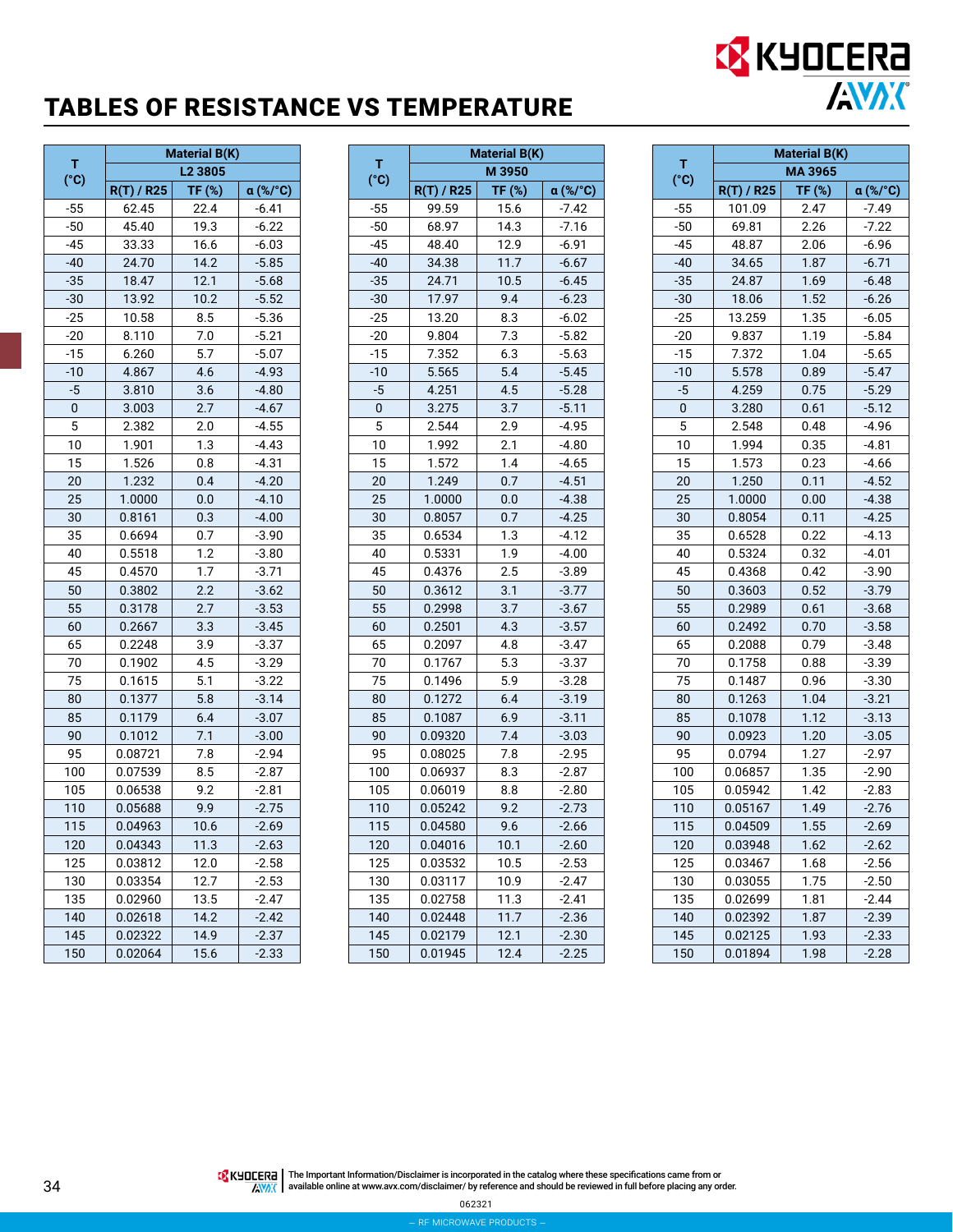## TABLES OF RESISTANCE VS TEMPERATURE

| т     | <b>Material B(K)</b> |         |          |  |
|-------|----------------------|---------|----------|--|
| (°c)  |                      | MC 3910 |          |  |
|       | <b>R(T) / R25</b>    | TF (%)  | α (%/°C) |  |
| $-55$ | 100.6                | 23.0    | $-7.56$  |  |
| $-50$ | 69.29                | 19.9    | $-7.27$  |  |
| $-45$ | 48.40                | 17.1    | $-7.00$  |  |
| $-40$ | 34.27                | 14.6    | $-6.75$  |  |
| $-35$ | 24.57                | 12.4    | $-6.50$  |  |
| -30   | 17.83                | 10.5    | $-6.27$  |  |
| $-25$ | 13.09                | 8.7     | $-6.05$  |  |
| -20   | 9.71                 | 7.2     | $-5.84$  |  |
| -15   | 7.282                | 5.9     | $-5.64$  |  |
| $-10$ | 5.514                | 4.7     | $-5.45$  |  |
| -5    | 4.215                | 3.7     | $-5.27$  |  |
| 0     | 3.250                | 2.8     | $-5.10$  |  |
| 5     | 2.528                | 2.0     | $-4.93$  |  |
| 10    | 1.982                | 1.4     | $-4.77$  |  |
| 15    | 1.567                | 0.8     | $-4.62$  |  |
| 20    | 1.247                | 0.4     | $-4.48$  |  |
| 25    | 1.0000               | 0.0     | $-4.34$  |  |
| 30    | 0.8072               | 0.4     | $-4.21$  |  |
| 35    | 0.6559               | 0.8     | $-4.08$  |  |
| 40    | 0.5362               | 1.2     | $-3.96$  |  |
| 45    | 0.4410               | 1.7     | $-3.85$  |  |
| 50    | 0.3647               | 2.2     | $-3.74$  |  |
| 55    | 0.3033               | 2.8     | $-3.63$  |  |
| 60    | 0.2535               | 3.4     | $-3.53$  |  |
| 65    | 0.2130               | 4.0     | $-3.43$  |  |
| 70    | 0.1798               | 4.6     | $-3.34$  |  |
| 75    | 0.1525               | 5.2     | $-3.25$  |  |
| 80    | 0.1300               | 5.9     | $-3.16$  |  |
| 85    | 0.1112               | 6.6     | $-3.08$  |  |
| 90    | 0.09552              | 7.3     | $-2.99$  |  |
| 95    | 0.08239              | 8.0     | $-2.92$  |  |
| 100   | 0.07133              | 8.7     | $-2.84$  |  |
| 105   | 0.06199              | 9.4     | $-2.77$  |  |
| 110   | 0.05406              | 10.1    | $-2.70$  |  |
| 115   | 0.04731              | 10.9    | $-2.63$  |  |
| 120   | 0.04153              | 11.6    | $-2.57$  |  |
| 125   | 0.03658              | 12.3    | $-2.51$  |  |
| 130   | 0.03231              | 13.1    | $-2.45$  |  |
| 135   | 0.02863              | 13.8    | -2.39    |  |
| 140   | 0.02544              | 14.6    | $-2.33$  |  |
| 145   | 0.02267              | 15.3    | $-2.28$  |  |
| 150   | 0.02025              | 16.1    | $-2.23$  |  |

|           | <b>Material B(K)</b> |          |          |  |
|-----------|----------------------|----------|----------|--|
| т<br>(°C) |                      | ME 3975  |          |  |
|           | $R(T)$ / R25         | $TF$ (%) | α (%/°C) |  |
| $-55$     | 103.9                | 2.47     | $-7.56$  |  |
| $-50$     | 71.53                | 2.26     | $-7.28$  |  |
| -45       | 49.94                | 2.06     | $-7.01$  |  |
| $-40$     | 35.32                | 1.87     | $-6.76$  |  |
| $-35$     | 25.29                | 1.69     | $-6.53$  |  |
| $-30$     | 18.32                | 1.52     | $-6.30$  |  |
| $-25$     | 13.43                | 1.35     | $-6.08$  |  |
| $-20$     | 9.945                | 1.19     | $-5.88$  |  |
| $-15$     | 7.440                | 1.04     | $-5.68$  |  |
| $-10$     | 5.621                | 0.89     | $-5.50$  |  |
| $-5$      | 4.286                | 0.75     | $-5.32$  |  |
| 0         | 3.297                | 0.61     | $-5.15$  |  |
| 5         | 2.557                | 0.48     | $-4.98$  |  |
| 10        | 2.000                | 0.35     | $-4.83$  |  |
| 15        | 1.576                | 0.23     | $-4.68$  |  |
| 20        | 1.251                | 0.11     | $-4.54$  |  |
| 25        | 1.0000               | 0.00     | $-4.40$  |  |
| 30        | 0.8048               | 0.11     | $-4.27$  |  |
| 35        | 0.6519               | 0.22     | $-4.14$  |  |
| 40        | 0.5313               | 0.32     | -4.02    |  |
| 45        | 0.4356               | 0.42     | $-3.91$  |  |
| 50        | 0.3591               | 0.52     | $-3.80$  |  |
| 55        | 0.2977               | 0.61     | $-3.69$  |  |
| 60        | 0.2481               | 0.70     | $-3.59$  |  |
| 65        | 0.2078               | 0.79     | $-3.49$  |  |
| 70        | 0.1749               | 0.88     | $-3.40$  |  |
| 75        | 0.1479               | 0.96     | $-3.31$  |  |
| 80        | 0.1256               | 1.04     | $-3.22$  |  |
| 85        | 0.1071               | 1.12     | $-3.14$  |  |
| 90        | 0.09175              | 1.20     | $-3.06$  |  |
| 95        | 0.07890              | 1.27     | $-2.98$  |  |
| 100       | 0.06810              | 1.35     | $-2.90$  |  |
| 105       | 0.05900              | 1.42     | $-2.83$  |  |
| 110       | 0.05130              | 1.49     | $-2.76$  |  |
| 115       | 0.04476              | 1.55     | $-2.69$  |  |
| 120       | 0.03918              | 1.62     | -2.63    |  |
| 125       | 0.03441              | 1.68     | $-2.57$  |  |
| 130       | 0.03031              | 1.75     | $-2.50$  |  |
| 135       | 0.02678              | 1.81     | $-2.45$  |  |
| 140       | 0.02373              | 1.87     | $-2.39$  |  |
| 145       | 0.02108              | 1.93     | $-2.34$  |  |
| 150       | 0.01878              | 1.98     | $-2.28$  |  |

|                    | <b>Material B(K)</b> |        |          |  |
|--------------------|----------------------|--------|----------|--|
| т<br>$(^{\circ}C)$ | M4 3995              |        |          |  |
|                    | $R(T)$ / R25         | TF (%) | α (%/°C) |  |
| $-55$              | 98.22                | 23.5   | $-7.38$  |  |
| $-50$              | 68.17                | 20.3   | $-7.12$  |  |
| $-45$              | 47.92                | 17.5   | $-6.88$  |  |
| $-40$              | 34.11                | 14.9   | $-6.64$  |  |
| $-35$              | 24.57                | 12.7   | $-6.42$  |  |
| $-30$              | 17.89                | 10.7   | $-6.20$  |  |
| $-25$              | 13.17                | 8.9    | $-6.00$  |  |
| $-20$              | 9.790                | 7.4    | $-5.80$  |  |
| $-15$              | 7.349                | 6.0    | -5.62    |  |
| $-10$              | 5.568                | 4.8    | $-5.44$  |  |
| $-5$               | 4.256                | 3.8    | $-5.27$  |  |
| 0                  | 3.280                | 2.8    | $-5.11$  |  |
| 5                  | 2.549                | 2.1    | $-4.95$  |  |
| 10                 | 1.996                | 1.4    | $-4.80$  |  |
| 15                 | 1.574                | 0.8    | $-4.66$  |  |
| 20                 | 1.250                | 0.4    | $-4.52$  |  |
| 25                 | 1.0000               | 0.0    | $-4.39$  |  |
| 30                 | 0.8049               | 0.4    | $-4.27$  |  |
| 35                 | 0.6519               | 0.8    | $-4.15$  |  |
| 40                 | 0.5311               | 1.2    | $-4.03$  |  |
| 45                 | 0.4352               | 1.7    | $-3.92$  |  |
| 50                 | 0.3586               | 2.3    | $-3.81$  |  |
| 55                 | 0.2970               | 2.8    | $-3.71$  |  |
| 60                 | 0.2472               | 3.4    | $-3.61$  |  |
| 65                 | 0.2068               | 4.1    | $-3.52$  |  |
| 70                 | 0.1738               | 4.7    | $-3.42$  |  |
| 75                 | 0.1468               | 5.4    | $-3.34$  |  |
| 80                 | 0.1245               | 6.0    | $-3.25$  |  |
| 85                 | 0.1060               | 6.7    | $-3.17$  |  |
| 90                 | 0.09060              | 7.4    | $-3.09$  |  |
| 95                 | 0.07776              | 8.2    | $-3.01$  |  |
| 100                | 0.06700              | 8.9    | $-2.94$  |  |
| 105                | 0.05793              | 9.6    | $-2.87$  |  |
| 110                | 0.05026              | 10.4   | $-2.80$  |  |
| 115                | 0.04376              | 11.1   | $-2.74$  |  |
| 120                | 0.03822              | 11.9   | $-2.67$  |  |
| 125                | 0.03349              | 12.6   | $-2.61$  |  |
| 130                | 0.02944              | 13.4   | $-2.55$  |  |
| 135                | 0.02595              | 14.1   | $-2.49$  |  |
| 140                | 0.02294              | 14.9   | $-2.44$  |  |
| 145                | 0.02033              | 15.6   | $-2.38$  |  |
| 150                | 0.01807              | 16.4   | $-2.33$  |  |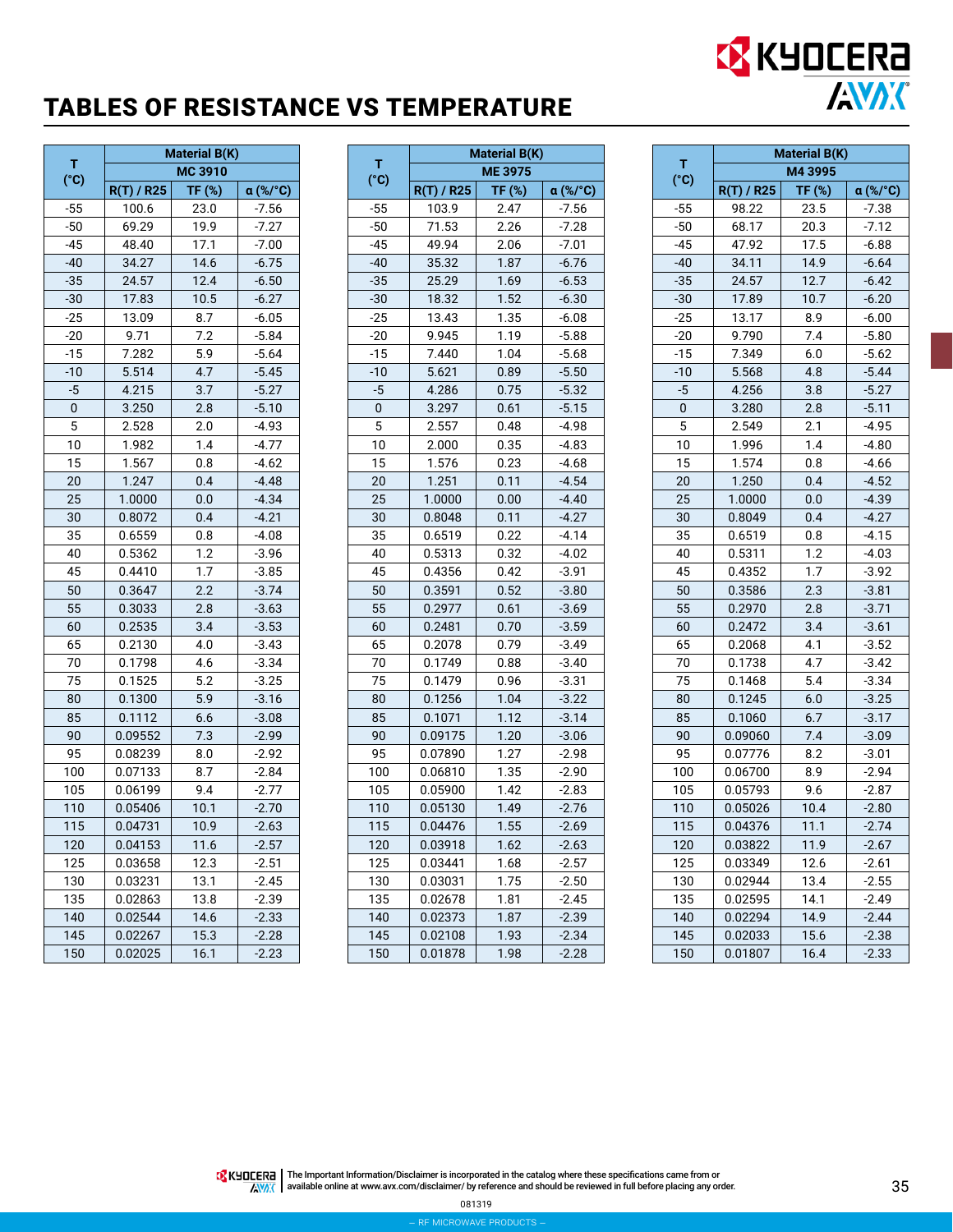## TABLES OF RESISTANCE VS TEMPERATURE

|           | <b>Material B(K)</b> |        |                 |
|-----------|----------------------|--------|-----------------|
| т<br>(°c) |                      |        |                 |
|           | $R(T)$ / R25         | TF (%) | <b>α</b> (%/°C) |
| $-55$     | 103.6                | 2.54   | $-7.39$         |
| $-50$     | 71.79                | 2.32   | $-7.14$         |
| $-45$     | 50.39                | 2.12   | $-6.90$         |
| $-40$     | 35.79                | 1.92   | $-6.68$         |
| $-35$     | 25.71                | 1.74   | $-6.46$         |
| $-30$     | 18.67                | 1.56   | $-6.25$         |
| $-25$     | 13.70                | 1.39   | $-6.06$         |
| -20       | 10.15                | 1.22   | $-5.87$         |
| $-15$     | 7.591                | 1.06   | $-5.68$         |
| $-10$     | 5.730                | 0.91   | $-5.51$         |
| $-5$      | 4.362                | 0.77   | $-5.34$         |
| 0         | 3.349                | 0.63   | $-5.18$         |
| 5         | 2.592                | 0.49   | $-5.03$         |
| 10        | 2.021                | 0.36   | $-4.88$         |
| 15        | 1.587                | 0.24   | $-4.74$         |
| 20        | 1.256                | 0.12   | $-4.60$         |
| 25        | 1.0000               | 0.00   | $-4.47$         |
| 30        | 0.8016               | 0.11   | $-4.35$         |
| 35        | 0.6465               | 0.22   | $-4.23$         |
| 40        | 0.5246               | 0.33   | $-4.11$         |
| 45        | 0.4281               | 0.43   | $-4.00$         |
| 50        | 0.3514               | 0.53   | $-3.89$         |
| 55        | 0.2899               | 0.63   | $-3.79$         |
| 60        | 0.2404               | 0.72   | $-3.69$         |
| 65        | 0.2004               | 0.81   | $-3.59$         |
| 70        | 0.1678               | 0.90   | $-3.50$         |
| 75        | 0.1411               | 0.99   | $-3.41$         |
| 80        | 0.1193               | 1.07   | $-3.32$         |
| 85        | 0.1012               | 1.15   | $-3.24$         |
| 90        | 0.08624              | 1.23   | $-3.16$         |
| 95        | 0.07378              | 1.31   | $-3.08$         |
| 100       | 0.06336              | 1.38   | $-3.00$         |
| 105       | 0.05462              | 1.46   | $-2.93$         |
| 110       | 0.04725              | 1.53   | $-2.86$         |
| 115       | 0.04101              | 1.60   | $-2.79$         |
| 120       | 0.03572              | 1.67   | $-2.73$         |
| 125       | 0.03122              | 1.73   | $-2.66$         |
| 130       | 0.02736              | 1.80   | $-2.60$         |
| 135       | 0.02406              | 1.86   | $-2.54$         |
| 140       | 0.02121              | 1.92   | $-2.49$         |
| 145       | 0.01876              | 1.98   | $-2.43$         |
| 150       | 0.01663              | 2.04   | $-2.38$         |

|           | <b>Material B(K)</b> |        |          |
|-----------|----------------------|--------|----------|
| т<br>(°C) |                      | N 4080 |          |
|           | $R(T)$ / R25         | TF (%) | α (%/°C) |
| $-55$     | 110.1                | 24.0   | $-7.50$  |
| $-50$     | 75.89                | 20.7   | $-7.25$  |
| $-45$     | 52.97                | 17.8   | $-7.01$  |
| $-40$     | 37.42                | 15.2   | $-6.78$  |
| $-35$     | 26.75                | 12.9   | $-6.56$  |
| $-30$     | 19.33                | 10.9   | $-6.35$  |
| $-25$     | 14.11                | 9.1    | $-6.14$  |
| $-20$     | 10.41                | 7.5    | $-5.95$  |
| -15       | 7.758                | 6.1    | $-5.76$  |
| $-10$     | 5.834                | 4.9    | $-5.58$  |
| $-5$      | 4.426                | 3.8    | $-5.41$  |
| 0         | 3.387                | 2.9    | $-5.24$  |
| 5         | 2.614                | 2.1    | $-5.08$  |
| 10        | 2.033                | 1.4    | $-4.93$  |
| 15        | 1.593                | 0.9    | $-4.78$  |
| 20        | 1.258                | 0.4    | $-4.64$  |
| 25        | 1.0000               | 0.0    | $-4.51$  |
| 30        | 0.8004               | 0.4    | $-4.37$  |
| 35        | 0.6449               | 0.8    | -4.25    |
| 40        | 0.5228               | 1.3    | $-4.13$  |
| 45        | 0.4264               | 1.8    | $-4.01$  |
| 50        | 0.3497               | 2.3    | $-3.90$  |
| 55        | 0.2885               | 2.9    | $-3.79$  |
| 60        | 0.2392               | 3.5    | $-3.68$  |
| 65        | 0.1994               | 4.1    | $-3.58$  |
| 70        | 0.1671               | 4.8    | $-3.49$  |
| 75        | 0.1406               | 5.5    | $-3.39$  |
| 80        | 0.1189               | 6.2    | $-3.30$  |
| 85        | 0.1010               | 6.9    | $-3.22$  |
| 90        | 0.08616              | 7.6    | $-3.13$  |
| 95        | 0.07381              | 8.3    | $-3.05$  |
| 100       | 0.06347              | 9.1    | $-2.97$  |
| 105       | 0.05480              | 9.8    | $-2.90$  |
| 110       | 0.04748              | 10.6   | $-2.83$  |
| 115       | 0.04129              | 11.3   | $-2.76$  |
| 120       | 0.03603              | 12.1   | $-2.69$  |
| 125       | 0.03155              | 12.9   | $-2.62$  |
| 130       | 0.02771              | 13.7   | $-2.56$  |
| 135       | 0.02442              | 14.4   | $-2.50$  |
| 140       | 0.02158              | 15.2   | $-2.44$  |
| 145       | 0.01913              | 16.0   | $-2.38$  |
| 150       | 0.01700              | 16.8   | $-2.33$  |

|       | <b>Material B(K)</b> |        |          |  |  |
|-------|----------------------|--------|----------|--|--|
| т     | NA 4100              |        |          |  |  |
| (°c)  | R(T) / R25           | TF (%) | α (%/°C) |  |  |
| $-55$ | 109.5                | 8.0    | $-7.53$  |  |  |
| $-50$ | 75.44                | 6.9    | $-7.27$  |  |  |
| $-45$ | 52.64                | 6.0    | $-7.02$  |  |  |
| $-40$ | 37.19                | 5.1    | $-6.78$  |  |  |
| $-35$ | 26.59                | 4.3    | $-6.56$  |  |  |
| $-30$ | 19.22                | 3.7    | $-6.34$  |  |  |
| $-25$ | 14.05                | 3.1    | $-6.14$  |  |  |
| $-20$ | 10.37                | 2.5    | $-5.94$  |  |  |
| -15   | 7.730                | 2.1    | $-5.75$  |  |  |
| $-10$ | 5.817                | 1.6    | $-5.57$  |  |  |
| -5    | 4.417                | 1.3    | $-5.40$  |  |  |
| 0     | 3.382                | 1.0    | $-5.23$  |  |  |
| 5     | 2.611                | 0.7    | $-5.08$  |  |  |
| 10    | 2.032                | 0.5    | $-4.92$  |  |  |
| 15    | 1.593                | 0.3    | $-4.78$  |  |  |
| 20    | 1.258                | 0.1    | $-4.64$  |  |  |
| 25    | 1.0000               | 0.0    | $-4.51$  |  |  |
| 30    | 0.8003               | 0.1    | $-4.38$  |  |  |
| 35    | 0.6446               | 0.3    | $-4.25$  |  |  |
| 40    | 0.5224               | 0.4    | $-4.14$  |  |  |
| 45    | 0.4258               | 0.6    | $-4.02$  |  |  |
| 50    | 0.3490               | 0.8    | $-3.91$  |  |  |
| 55    | 0.2877               | 1.0    | $-3.81$  |  |  |
| 60    | 0.2383               | 1.2    | $-3.71$  |  |  |
| 65    | 0.1984               | 1.4    | $-3.61$  |  |  |
| 70    | 0.1660               | 1.6    | $-3.51$  |  |  |
| 75    | 0.1395               | 1.8    | $-3.42$  |  |  |
| 80    | 0.1178               | 2.1    | $-3.34$  |  |  |
| 85    | 0.09989              | 2.3    | $-3.25$  |  |  |
| 90    | 0.08506              | 2.5    | $-3.17$  |  |  |
| 95    | 0.07271              | 2.8    | $-3.09$  |  |  |
| 100   | 0.06240              | 3.0    | $-3.02$  |  |  |
| 105   | 0.05375              | 3.3    | $-2.94$  |  |  |
| 110   | 0.04647              | 3.5    | $-2.87$  |  |  |
| 115   | 0.04032              | 3.8    | $-2.81$  |  |  |
| 120   | 0.03509              | 4.1    | $-2.74$  |  |  |
| 125   | 0.03065              | 4.3    | $-2.68$  |  |  |
| 130   | 0.02685              | 4.6    | $-2.61$  |  |  |
| 135   | 0.02359              | 4.8    | $-2.55$  |  |  |
| 140   | 0.02079              | 5.1    | $-2.50$  |  |  |
| 145   | 0.01837              | 5.4    | $-2.44$  |  |  |
| 150   | 0.01628              | 5.6    | $-2.39$  |  |  |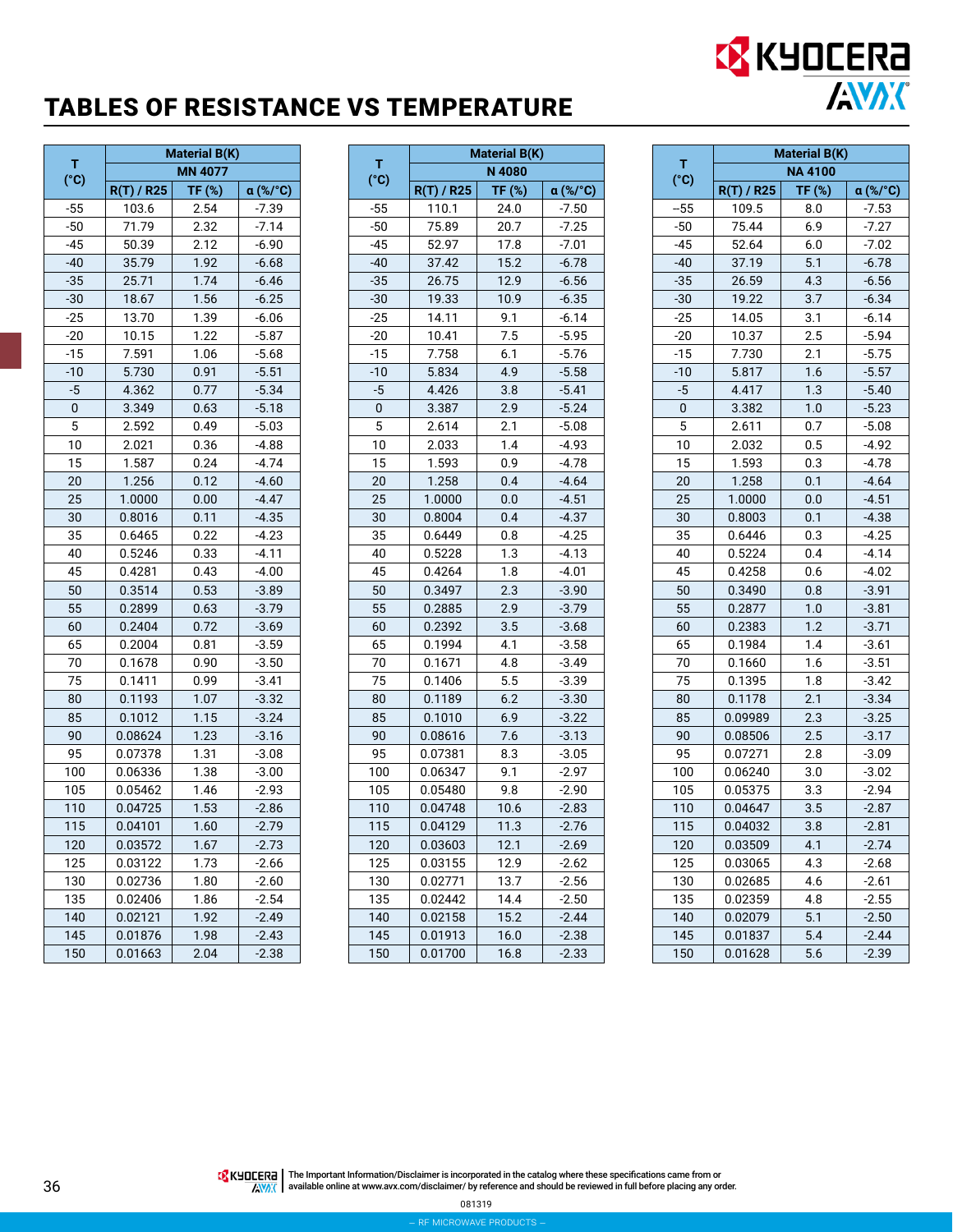## TABLES OF RESISTANCE VS TEMPERATURE

|           |            | <b>Material B(K)</b> |          |  |
|-----------|------------|----------------------|----------|--|
| т<br>(°C) |            | <b>NC 4080</b>       |          |  |
|           | R(T) / R25 | TF (%)               | α (%/°C) |  |
| $-55$     | 105.4      | 24.0                 | $-7.45$  |  |
| $-50$     | 72.89      | 20.7                 | $-7.20$  |  |
| $-45$     | 51.04      | 17.8                 | -6.95    |  |
| $-40$     | 36.18      | 15.2                 | $-6.72$  |  |
| $-35$     | 25.94      | 12.9                 | $-6.50$  |  |
| $-30$     | 18.81      | 10.9                 | $-6.29$  |  |
| $-25$     | 13.78      | 9.1                  | $-6.08$  |  |
| $-20$     | 10.20      | 7.5                  | $-5.89$  |  |
| -15       | 7.621      | 6.1                  | $-5.71$  |  |
| $-10$     | 5.748      | 4.9                  | $-5.53$  |  |
| $-5$      | 4.373      | 3.8                  | $-5.36$  |  |
| 0         | 3.355      | 2.9                  | $-5.20$  |  |
| 5         | 2.595      | 2.1                  | $-5.04$  |  |
| 10        | 2.023      | 1.4                  | $-4.89$  |  |
| 15        | 1.588      | 0.9                  | $-4.75$  |  |
| 20        | 1.256      | 0.4                  | $-4.61$  |  |
| 25        | 1.0000     | 0.0                  | $-4.48$  |  |
| 30        | 0.8014     | 0.4                  | $-4.35$  |  |
| 35        | 0.6463     | 0.8                  | $-4.23$  |  |
| 40        | 0.5243     | 1.3                  | $-4.11$  |  |
| 45        | 0.4278     | 1.8                  | $-4.00$  |  |
| 50        | 0.3510     | 2.3                  | $-3.89$  |  |
| 55        | 0.2896     | 2.9                  | $-3.79$  |  |
| 60        | 0.2401     | 3.5                  | $-3.69$  |  |
| 65        | 0.2001     | 4.1                  | $-3.59$  |  |
| 70        | 0.1675     | 4.8                  | $-3.50$  |  |
| 75        | 0.1409     | 5.5                  | $-3.41$  |  |
| 80        | 0.1190     | 6.2                  | $-3.32$  |  |
| 85        | 0.1010     | 6.9                  | $-3.24$  |  |
| 90        | 0.08605    | 7.6                  | $-3.16$  |  |
| 95        | 0.07360    | 8.3                  | $-3.08$  |  |
| 100       | 0.06319    | 9.1                  | $-3.01$  |  |
| 105       | 0.05446    | 9.8                  | $-2.94$  |  |
| 110       | 0.04710    | 10.6                 | $-2.87$  |  |
| 115       | 0.04087    | 11.3                 | $-2.80$  |  |
| 120       | 0.03559    | 12.1                 | $-2.73$  |  |
| 125       | 0.03109    | 12.9                 | $-2.67$  |  |
| 130       | 0.02724    | 13.7                 | $-2.61$  |  |
| 135       | 0.02394    | 14.4                 | $-2.55$  |  |
| 140       | 0.02111    | 15.2                 | $-2.49$  |  |
| 145       | 0.01866    | 16.0                 | $-2.44$  |  |
| 150       | 0.01654    | 16.8                 | $-2.38$  |  |

|           | <b>Material B(K)</b> |               |                 |  |
|-----------|----------------------|---------------|-----------------|--|
| т<br>(°C) |                      | <b>NE4100</b> |                 |  |
|           | $R(T)$ / R25         | TF (%)        | $\alpha$ (%/°C) |  |
| $-55$     | 97.27                | 24.1          | $-7.2$          |  |
| $-50$     | 67.99                | 20.8          | $-7.0$          |  |
| $-45$     | 48.08                | 17.9          | $-6.8$          |  |
| $-40$     | 34.39                | 15.3          | $-6.5$          |  |
| $-35$     | 24.85                | 13.0          | $-6.3$          |  |
| $-30$     | 18.15                | 11.0          | $-6.1$          |  |
| $-25$     | 13.38                | 9.2           | $-6.0$          |  |
| $-20$     | 9.960                | 7.6           | $-5.8$          |  |
| $-15$     | 7.479                | 6.2           | $-5.6$          |  |
| $-10$     | 5.664                | 4.9           | $-5.4$          |  |
| -5        | 4.325                | 3.8           | $-5.3$          |  |
| 0         | 3.328                | 2.9           | $-5.1$          |  |
| 5         | 2.581                | 2.1           | $-5.0$          |  |
| 10        | 2.016                | 1.4           | -4.9            |  |
| 15        | 1.585                | 0.9           | $-4.7$          |  |
| 20        | 1.255                | 0.4           | $-4.6$          |  |
| 25        | 1.0000               | 0.0           | $-4.5$          |  |
| 30        | 0.8017               | 0.4           | $-4.3$          |  |
| 35        | 0.6466               | 0.8           | $-4.2$          |  |
| 40        | 0.5245               | 1.3           | $-4.1$          |  |
| 45        | 0.4278               | 1.8           | $-4.0$          |  |
| 50        | 0.3508               | 2.3           | $-3.9$          |  |
| 55        | 0.2891               | 2.9           | $-3.8$          |  |
| 60        | 0.2394               | 3.5           | $-3.7$          |  |
| 65        | 0.1992               | 4.2           | $-3.6$          |  |
| 70        | 0.1666               | 4.8           | $-3.5$          |  |
| 75        | 0.1399               | 5.5           | $-3.4$          |  |
| 80        | 0.11794              | 6.2           | $-3.4$          |  |
| 85        | 0.09987              | 6.9           | $-3.3$          |  |
| 90        | 0.08491              | 7.6           | $-3.2$          |  |
| 95        | 0.07246              | 8.4           | $-3.1$          |  |
| 100       | 0.06207              | 9.1           | $-3.1$          |  |
| 105       | 0.05336              | 9.9           | $-3.0$          |  |
| 110       | 0.04604              | 10.6          | $-2.9$          |  |
| 115       | 0.03985              | 11.4          | $-2.8$          |  |
| 120       | 0.03461              | 12.2          | $-2.8$          |  |
| 125       | 0.03015              | 12.9          | $-2.7$          |  |
| 130       | 0.02635              | 13.7          | $-2.7$          |  |
| 135       | 0.02309              | 14.5          | $-2.6$          |  |
| 140       | 0.0203               | 15.3          | $-2.5$          |  |
| 145       | 0.01789              | 16.1          | $-2.5$          |  |
| 150       | 0.01581              | 16.8          | $-2.4$          |  |

|       | <b>Material B(K)</b> |        |          |  |
|-------|----------------------|--------|----------|--|
| т     |                      | N54160 |          |  |
| (°C)  | R(T) / R25           | TF (%) | α (%/°C) |  |
| $-55$ | 115.8                | 16.3   | $-7.52$  |  |
| $-50$ | 79.72                | 14.1   | $-7.28$  |  |
| $-45$ | 55.54                | 12.1   | $-7.04$  |  |
| $-40$ | 39.15                | 10.4   | $-6.82$  |  |
| $-35$ | 27.91                | 8.8    | $-6.61$  |  |
| $-30$ | 20.11                | 7.4    | $-6.40$  |  |
| $-25$ | 14.64                | 6.2    | $-6.20$  |  |
| $-20$ | 10.77                | 5.1    | $-6.01$  |  |
| $-15$ | 7.996                | 4.2    | $-5.83$  |  |
| $-10$ | 5.991                | 3.3    | $-5.65$  |  |
| $-5$  | 4.529                | 2.6    | $-5.48$  |  |
| 0     | 3.454                | 2.0    | $-5.31$  |  |
| 5     | 2.655                | 1.4    | $-5.16$  |  |
| 10    | 2.057                | 1.0    | $-5.00$  |  |
| 15    | 1.606                | 0.6    | $-4.86$  |  |
| 20    | 1.263                | 0.3    | $-4.72$  |  |
| 25    | 1.0000               | 0.0    | $-4.58$  |  |
| 30    | 0.7973               | 0.3    | $-4.45$  |  |
| 35    | 0.6398               | 0.5    | $-4.32$  |  |
| 40    | 0.5167               | 0.9    | $-4.20$  |  |
| 45    | 0.4198               | 1.2    | $-4.09$  |  |
| 50    | 0.3430               | 1.6    | $-3.97$  |  |
| 55    | 0.2819               | 2.0    | $-3.86$  |  |
| 60    | 0.2329               | 2.4    | $-3.76$  |  |
| 65    | 0.1934               | 2.8    | $-3.66$  |  |
| 70    | 0.1614               | 3.3    | $-3.56$  |  |
| 75    | 0.1354               | 3.7    | $-3.46$  |  |
| 80    | 0.1141               | 4.2    | $-3.37$  |  |
| 85    | 0.09658              | 4.7    | $-3.29$  |  |
| 90    | 0.08211              | 5.2    | $-3.20$  |  |
| 95    | 0.07010              | 5.7    | $-3.12$  |  |
| 100   | 0.06009              | 6.2    | $-3.04$  |  |
| 105   | 0.05171              | 6.7    | $-2.96$  |  |
| 110   | 0.04467              | 7.2    | $-2.89$  |  |
| 115   | 0.03872              | 7.7    | $-2.82$  |  |
| 120   | 0.03369              | 8.2    | $-2.75$  |  |
| 125   | 0.02941              | 8.8    | $-2.68$  |  |
| 130   | 0.02576              | 9.3    | $-2.62$  |  |
| 135   | 0.02263              | 9.8    | $-2.55$  |  |
| 140   | 0.01995              | 10.3   | $-2.49$  |  |
| 145   | 0.01763              | 10.9   | $-2.44$  |  |
| 150   | 0.01563              | 11.4   | $-2.38$  |  |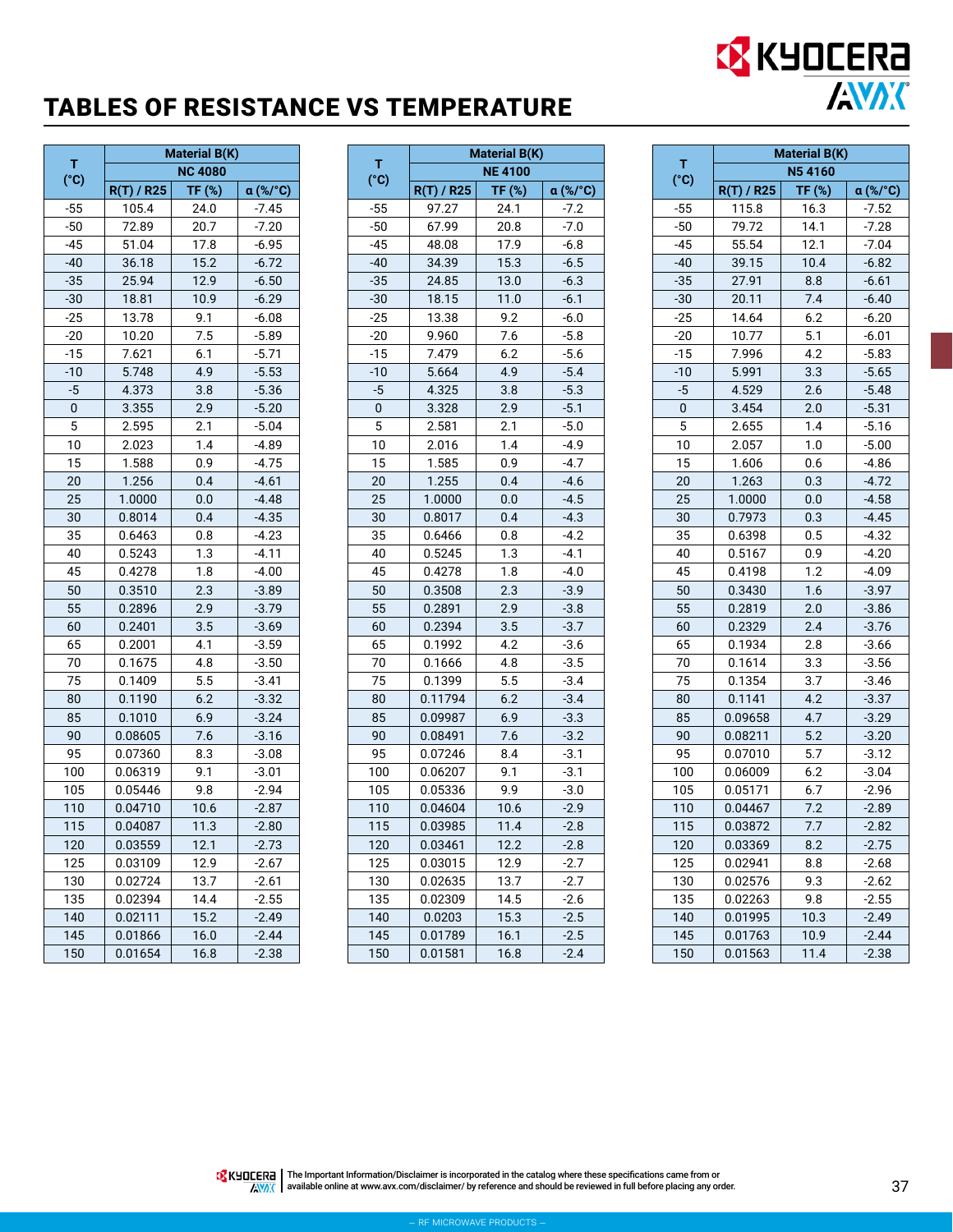## TABLES OF RESISTANCE VS TEMPERATURE

|       | <b>Material B(K)</b> |        |          |
|-------|----------------------|--------|----------|
| т     | P4220<br>(°c)        |        |          |
|       | $R(T)$ / R25         | TF (%) | α (%/°C) |
| $-55$ | 121.4                | 24.8   | $-7.56$  |
| $-50$ | 83.35                | 21.5   | $-7.32$  |
| $-45$ | 57.92                | 18.4   | $-7.09$  |
| $-40$ | 40.72                | 15.8   | $-6.87$  |
| $-35$ | 28.95                | 13.4   | $-6.66$  |
| $-30$ | 20.80                | 11.3   | $-6.45$  |
| $-25$ | 15.10                | 9.4    | $-6.26$  |
| $-20$ | 11.07                | 7.8    | $-6.07$  |
| $-15$ | 8.197                | 6.3    | $-5.89$  |
| $-10$ | 6.123                | 5.1    | $-5.71$  |
| -5    | 4.615                | 4.0    | $-5.54$  |
| 0     | 3.508                | 3.0    | $-5.38$  |
| 5     | 2.688                | 2.2    | $-5.22$  |
| 10    | 2.076                | 1.5    | $-5.07$  |
| 15    | 1.616                | 0.9    | $-4.92$  |
| 20    | 1.267                | 0.4    | $-4.78$  |
| 25    | 1.0000               | 0.0    | $-4.64$  |
| 30    | 0.7949               | 0.4    | $-4.51$  |
| 35    | 0.6359               | 0.8    | $-4.38$  |
| 40    | 0.5120               | 1.3    | $-4.26$  |
| 45    | 0.4148               | 1.8    | -4.14    |
| 50    | 0.3379               | 2.4    | $-4.03$  |
| 55    | 0.2769               | 3.0    | $-3.92$  |
| 60    | 0.2281               | 3.6    | $-3.81$  |
| 65    | 0.1890               | 4.3    | $-3.71$  |
| 70    | 0.1573               | 5.0    | $-3.61$  |
| 75    | 0.1316               | 5.7    | $-3.52$  |
| 80    | 0.1106               | 6.4    | $-3.42$  |
| 85    | 0.09337              | 7.1    | $-3.34$  |
| 90    | 0.07918              | 7.9    | $-3.25$  |
| 95    | 0.06743              | 8.6    | $-3.17$  |
| 100   | 0.05766              | 9.4    | $-3.09$  |
| 105   | 0.04950              | 10.2   | $-3.01$  |
| 110   | 0.04266              | 10.9   | $-2.93$  |
| 115   | 0.03691              | 11.7   | $-2.86$  |
| 120   | 0.03204              | 12.5   | $-2.79$  |
| 125   | 0.02791              | 13.3   | $-2.72$  |
| 130   | 0.02439              | 14.1   | $-2.66$  |
| 135   | 0.02139              | 14.9   | $-2.59$  |
| 140   | 0.01881              | 15.7   | $-2.53$  |
| 145   | 0.01660              | 16.5   | $-2.47$  |
| 150   | 0.01469              | 17.3   | $-2.42$  |

|           | <b>Material B(K)</b> |        |          |
|-----------|----------------------|--------|----------|
| т<br>(°C) |                      |        |          |
|           | R(T) / R25           | TF (%) | α (%/°C) |
| $-55$     | 123.40               | 8.3    | $-7.68$  |
| $-50$     | 84.33                | 7.2    | $-7.42$  |
| $-45$     | 58.39                | 6.2    | $-7.17$  |
| $-40$     | 40.93                | 5.3    | $-6.93$  |
| $-35$     | 29.04                | 4.5    | $-6.71$  |
| $-30$     | 20.83                | 3.8    | $-6.49$  |
| $-25$     | 15.11                | 3.2    | $-6.29$  |
| $-20$     | 11.07                | 2.6    | $-6.09$  |
| $-15$     | 8.190                | 2.1    | $-5.90$  |
| $-10$     | 6.117                | 1.7    | $-5.72$  |
| $-5$      | 4.610                | 1.3    | $-5.54$  |
| 0         | 3.505                | 1.0    | $-5.38$  |
| 5         | 2.686                | 0.7    | $-5.22$  |
| 10        | 2.075                | 0.5    | $-5.07$  |
| 15        | 1.615                | 0.3    | -4.92    |
| 20        | 1.267                | 0.1    | $-4.78$  |
| 25        | 1.0000               | 0.0    | $-4.64$  |
| 30        | 0.7949               | 0.1    | $-4.51$  |
| 35        | 0.6359               | 0.3    | $-4.39$  |
| 40        | 0.5119               | 0.4    | $-4.27$  |
| 45        | 0.4145               | 0.6    | $-4.15$  |
| 50        | 0.3376               | 0.8    | $-4.04$  |
| 55        | 0.2764               | 1.0    | $-3.93$  |
| 60        | 0.2276               | 1.2    | $-3.83$  |
| 65        | 0.1883               | 1.4    | $-3.73$  |
| 70        | 0.1566               | 1.7    | -3.63    |
| 75        | 0.1308               | 1.9    | $-3.54$  |
| 80        | 0.1098               | 2.1    | $-3.45$  |
| 85        | 0.09257              | 2.4    | $-3.37$  |
| 90        | 0.07836              | 2.6    | $-3.28$  |
| 95        | 0.06661              | 2.9    | $-3.20$  |
| 100       | 0.05685              | 3.1    | $-3.13$  |
| 105       | 0.04870              | 3.4    | $-3.05$  |
| 110       | 0.04188              | 3.7    | $-2.98$  |
| 115       | 0.03614              | 3.9    | $-2.91$  |
| 120       | 0.03129              | 4.2    | -2.84    |
| 125       | 0.02719              | 4.5    | -2.78    |
| 130       | 0.02370              | 4.7    | $-2.71$  |
| 135       | 0.02072              | 5.0    | $-2.65$  |
| 140       | 0.01817              | 5.3    | $-2.59$  |
| 145       | 0.01598              | 5.5    | $-2.54$  |
| 150       | 0.01409              | 5.8    | $-2.48$  |

|           | Material B(K) |          |          |  |
|-----------|---------------|----------|----------|--|
| т<br>(°c) | Q 4300        |          |          |  |
|           | $R(T)$ / R25  | $TF$ (%) | α (%/°C) |  |
| $-55$     | 98.04         | 25.3     | $-6.87$  |  |
| $-50$     | 69.53         | 21.9     | $-6.70$  |  |
| $-45$     | 49.73         | 18.8     | $-6.53$  |  |
| $-40$     | 35.87         | 16.1     | $-6.37$  |  |
| $-35$     | 26.08         | 13.6     | $-6.22$  |  |
| $-30$     | 19.12         | 11.5     | $-6.07$  |  |
| $-25$     | 14.12         | 9.6      | $-5.92$  |  |
| $-20$     | 10.51         | 7.9      | $-5.78$  |  |
| $-15$     | 7.877         | 6.5      | $-5.64$  |  |
| $-10$     | 5.947         | 5.2      | $-5.50$  |  |
| $-5$      | 4.521         | 4.0      | $-5.37$  |  |
| 0         | 3.460         | 3.1      | $-5.24$  |  |
| 5         | 2.666         | 2.2      | $-5.11$  |  |
| 10        | 2.067         | 1.5      | $-4.99$  |  |
| 15        | 1.613         | 0.9      | $-4.87$  |  |
| 20        | 1.266         | 0.4      | $-4.75$  |  |
| 25        | 1.0000        | 0.0      | $-4.63$  |  |
| 30        | 0.7944        | 0.4      | $-4.52$  |  |
| 35        | 0.6347        | 0.8      | $-4.41$  |  |
| 40        | 0.5099        | 1.3      | $-4.30$  |  |
| 45        | 0.4119        | 1.9      | $-4.20$  |  |
| 50        | 0.3344        | 2.4      | $-4.09$  |  |
| 55        | 0.2730        | 3.1      | $-3.99$  |  |
| 60        | 0.2239        | 3.7      | $-3.90$  |  |
| 65        | 0.1846        | 4.4      | $-3.80$  |  |
| 70        | 0.1529        | 5.1      | $-3.71$  |  |
| 75        | 0.1272        | 5.8      | $-3.62$  |  |
| 80        | 0.1063        | 6.5      | $-3.53$  |  |
| 85        | 0.08927       | 7.2      | $-3.44$  |  |
| 90        | 0.07526       | 8.0      | $-3.36$  |  |
| 95        | 0.06372       | 8.8      | $-3.28$  |  |
| 100       | 0.05417       | 9.6      | $-3.20$  |  |
| 105       | 0.04622       | 10.4     | -3.13    |  |
| 110       | 0.03960       | 11.2     | $-3.05$  |  |
| 115       | 0.03405       | 12.0     | $-2.98$  |  |
| 120       | 0.02938       | 12.8     | $-2.91$  |  |
| 125       | 0.02545       | 13.6     | $-2.84$  |  |
| 130       | 0.02211       | 14.4     | $-2.77$  |  |
| 135       | 0.01928       | 15.2     | $-2.71$  |  |
| 140       | 0.01686       | 16.0     | $-2.64$  |  |
| 145       | 0.01479       | 16.8     | $-2.58$  |  |
| 150       | 0.01302       | 17.7     | $-2.52$  |  |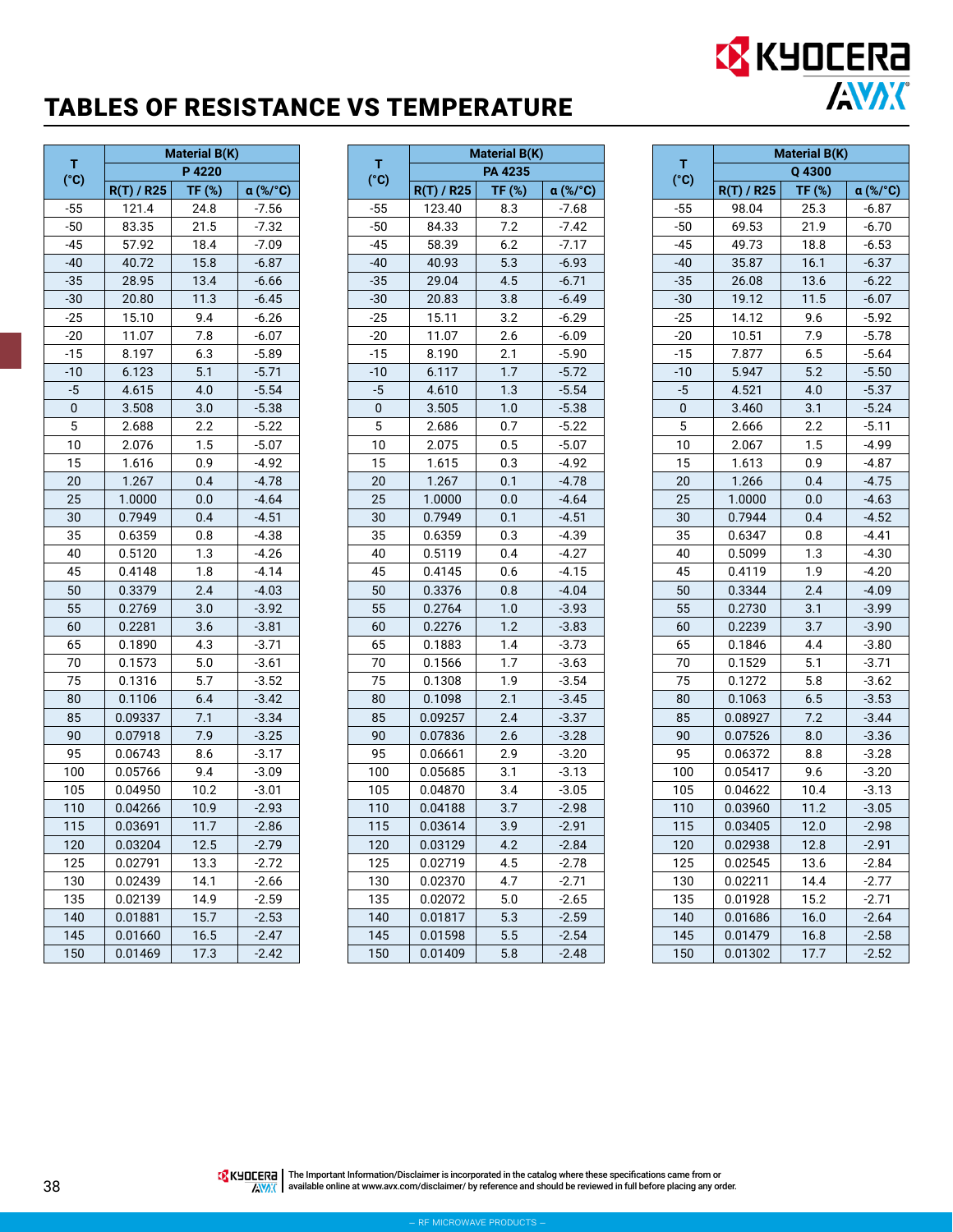## TABLES OF RESISTANCE VS TEMPERATURE

|                    | <b>Material B(K)</b> |               |          |
|--------------------|----------------------|---------------|----------|
| т<br>$(^{\circ}C)$ |                      |               |          |
|                    | R(T) / R25           | <b>TF (%)</b> | α (%/°C) |
| $-55$              | 99.06                | 8.3           | $-7.09$  |
| $-50$              | 69.60                | 7.2           | $-6.88$  |
| $-45$              | 49.42                | 6.2           | $-6.68$  |
| $-40$              | 35.45                | 5.3           | $-6.49$  |
| -35                | 25.67                | 4.5           | $-6.30$  |
| $-30$              | 18.77                | 3.8           | $-6.13$  |
| $-25$              | 13.84                | 3.2           | $-5.96$  |
| $-20$              | 10.29                | 2.6           | $-5.79$  |
| -15                | 7.719                | 2.1           | $-5.64$  |
| $-10$              | 5.834                | 1.7           | $-5.49$  |
| $-5$               | 4.442                | 1.3           | $-5.34$  |
| 0                  | 3.407                | 1.0           | $-5.20$  |
| 5                  | 2.632                | 0.7           | $-5.07$  |
| 10                 | 2.047                | 0.5           | $-4.94$  |
| 15                 | 1.602                | 0.3           | $-4.81$  |
| 20                 | 1.262                | 0.1           | $-4.69$  |
| 25                 | 1.0000               | 0.0           | $-4.57$  |
| 30                 | 0.7971               | 0.1           | $-4.46$  |
| 35                 | 0.6389               | 0.3           | $-4.35$  |
| 40                 | 0.5149               | 0.4           | $-4.24$  |
| 45                 | 0.4172               | 0.6           | $-4.14$  |
| 50                 | 0.3397               | 0.8           | $-4.04$  |
| 55                 | 0.2780               | 1.0           | $-3.95$  |
| 60                 | 0.2286               | 1.2           | $-3.85$  |
| 65                 | 0.1888               | 1.4           | $-3.76$  |
| 70                 | 0.1567               | 1.7           | $-3.68$  |
| 75                 | 0.1306               | 1.9           | $-3.59$  |
| 80                 | 0.1093               | 2.1           | $-3.51$  |
| 85                 | 0.09179              | 2.4           | $-3.43$  |
| 90                 | 0.07743              | 2.6           | $-3.36$  |
| 95                 | 0.06556              | 2.9           | $-3.28$  |
| 100                | 0.05571              | 3.2           | $-3.21$  |
| 105                | 0.04752              | 3.4           | $-3.14$  |
| 110                | 0.04067              | 3.7           | $-3.07$  |
| 115                | 0.03492              | 3.9           | $-3.01$  |
| 120                | 0.03008              | 4.2           | $-2.94$  |
| 125                | 0.02600              | 4.5           | -2.88    |
| 130                | 0.02254              | 4.7           | $-2.82$  |
| 135                | 0.01960              | 5.0           | $-2.76$  |
| 140                | 0.01709              | 5.3           | $-2.71$  |
| 145                | 0.01495              | 5.5           | $-2.65$  |
| 150                | 0.01311              | 5.8           | $-2.60$  |

|           | <b>Material B(K)</b> |              |          |
|-----------|----------------------|--------------|----------|
| т<br>(°C) |                      | <b>R4400</b> |          |
|           | $R(T)$ / R25         | TF (%)       | α (%/°C) |
| $-55$     | 113.90               | 25.9         | $-7.13$  |
| $-50$     | 79.71                | 22.4         | $-6.95$  |
| $-45$     | 56.30                | 19.2         | $-6.77$  |
| $-40$     | 40.13                | 16.4         | $-6.60$  |
| $-35$     | 28.85                | 14.0         | $-6.44$  |
| $-30$     | 20.92                | 11.8         | $-6.28$  |
| $-25$     | 15.29                | 9.8          | $-6.12$  |
| $-20$     | 11.27                | 8.1          | $-5.97$  |
| $-15$     | 8.368                | 6.6          | $-5.82$  |
| $-10$     | 6.261                | 5.3          | $-5.68$  |
| $-5$      | 4.719                | 4.1          | $-5.53$  |
| 0         | 3.583                | 3.1          | $-5.40$  |
| 5         | 2.739                | 2.3          | $-5.26$  |
| 10        | 2.108                | 1.5          | $-5.13$  |
| 15        | 1.634                | 0.9          | $-5.00$  |
| 20        | 1.274                | 0.4          | $-4.88$  |
| 25        | 1.0000               | 0.0          | $-4.75$  |
| 30        | 0.7897               | 0.4          | $-4.64$  |
| 35        | 0.6273               | 0.9          | $-4.52$  |
| 40        | 0.5012               | 1.4          | $-4.41$  |
| 45        | 0.4028               | 1.9          | $-4.30$  |
| 50        | 0.3255               | 2.5          | $-4.19$  |
| 55        | 0.2644               | 3.1          | $-4.09$  |
| 60        | 0.2159               | 3.8          | $-3.98$  |
| 65        | 0.1772               | 4.5          | -3.89    |
| 70        | 0.1462               | 5.2          | $-3.79$  |
| 75        | 0.1212               | 5.9          | $-3.70$  |
| 80        | 0.1009               | 6.7          | $-3.60$  |
| 85        | 0.08440              | 7.4          | $-3.52$  |
| 90        | 0.07092              | 8.2          | $-3.43$  |
| 95        | 0.05984              | 9.0          | $-3.35$  |
| 100       | 0.05071              | 9.8          | $-3.26$  |
| 105       | 0.04314              | 10.6         | $-3.19$  |
| 110       | 0.03685              | 11.4         | $-3.11$  |
| 115       | 0.03160              | 12.2         | $-3.03$  |
| 120       | 0.02719              | 13.1         | -2.96    |
| 125       | 0.02349              | 13.9         | $-2.89$  |
| 130       | 0.02036              | 14.7         | $-2.82$  |
| 135       | 0.01770              | 15.6         | $-2.76$  |
| 140       | 0.01545              | 16.4         | $-2.69$  |
| 145       | 0.01352              | 17.2         | $-2.63$  |
| 150       | 0.01187              | 18.1         | $-2.57$  |

|           | <b>Material B(K)</b> |        |          |  |
|-----------|----------------------|--------|----------|--|
| т<br>(°c) | <b>RA 4380</b>       |        |          |  |
|           | $R(T)$ / R25         | TF (%) | α (%/°C) |  |
| $-55$     | 110.80               | 8.6    | $-7.24$  |  |
| $-50$     | 77.24                | 7.4    | $-7.03$  |  |
| $-45$     | 54.44                | 6.4    | $-6.83$  |  |
| $-40$     | 38.76                | 5.5    | $-6.63$  |  |
| $-35$     | 27.87                | 4.6    | $-6.45$  |  |
| $-30$     | 20.22                | 3.9    | $-6.27$  |  |
| $-25$     | 14.81                | 3.3    | $-6.10$  |  |
| -20       | 10.94                | 2.7    | $-5.93$  |  |
| $-15$     | 8.144                | 2.2    | $-5.78$  |  |
| -10       | 6.112                | 1.8    | $-5.62$  |  |
| $-5$      | 4.623                | 1.4    | $-5.48$  |  |
| 0         | 3.522                | 1.0    | $-5.34$  |  |
| 5         | 2.702                | 0.8    | $-5.20$  |  |
| 10        | 2.087                | 0.5    | $-5.07$  |  |
| 15        | 1.623                | 0.3    | $-4.94$  |  |
| 20        | 1.270                | 0.1    | $-4.82$  |  |
| 25        | 1.0000               | 0.0    | $-4.70$  |  |
| 30        | 0.7920               | 0.1    | $-4.59$  |  |
| 35        | 0.6308               | 0.3    | $-4.47$  |  |
| 40        | 0.5052               | 0.5    | $-4.37$  |  |
| 45        | 0.4068               | 0.6    | $-4.26$  |  |
| 50        | 0.3292               | 0.8    | $-4.16$  |  |
| 55        | 0.2678               | 1.0    | $-4.07$  |  |
| 60        | 0.2189               | 1.3    | $-3.97$  |  |
| 65        | 0.1797               | 1.5    | $-3.88$  |  |
| 70        | 0.1482               | 1.7    | $-3.79$  |  |
| 75        | 0.1228               | 2.0    | $-3.71$  |  |
| 80        | 0.1022               | 2.2    | $-3.63$  |  |
| 85        | 0.08536              | 2.5    | $-3.55$  |  |
| 90        | 0.07159              | 2.7    | $-3.47$  |  |
| 95        | 0.06028              | 3.0    | $-3.39$  |  |
| 100       | 0.05095              | 3.2    | $-3.32$  |  |
| 105       | 0.04322              | 3.5    | $-3.25$  |  |
| 110       | 0.03679              | 3.8    | $-3.18$  |  |
| 115       | 0.03142              | 4.1    | $-3.11$  |  |
| 120       | 0.02693              | 4.3    | $-3.05$  |  |
| 125       | 0.02315              | 4.6    | -2.98    |  |
| 130       | 0.01997              | 4.9    | -2.92    |  |
| 135       | 0.01728              | 5.2    | $-2.86$  |  |
| 140       | 0.01499              | 5.4    | $-2.80$  |  |
| 145       | 0.01304              | 5.7    | $-2.75$  |  |
| 150       | 0.01138              | 6.0    | $-2.69$  |  |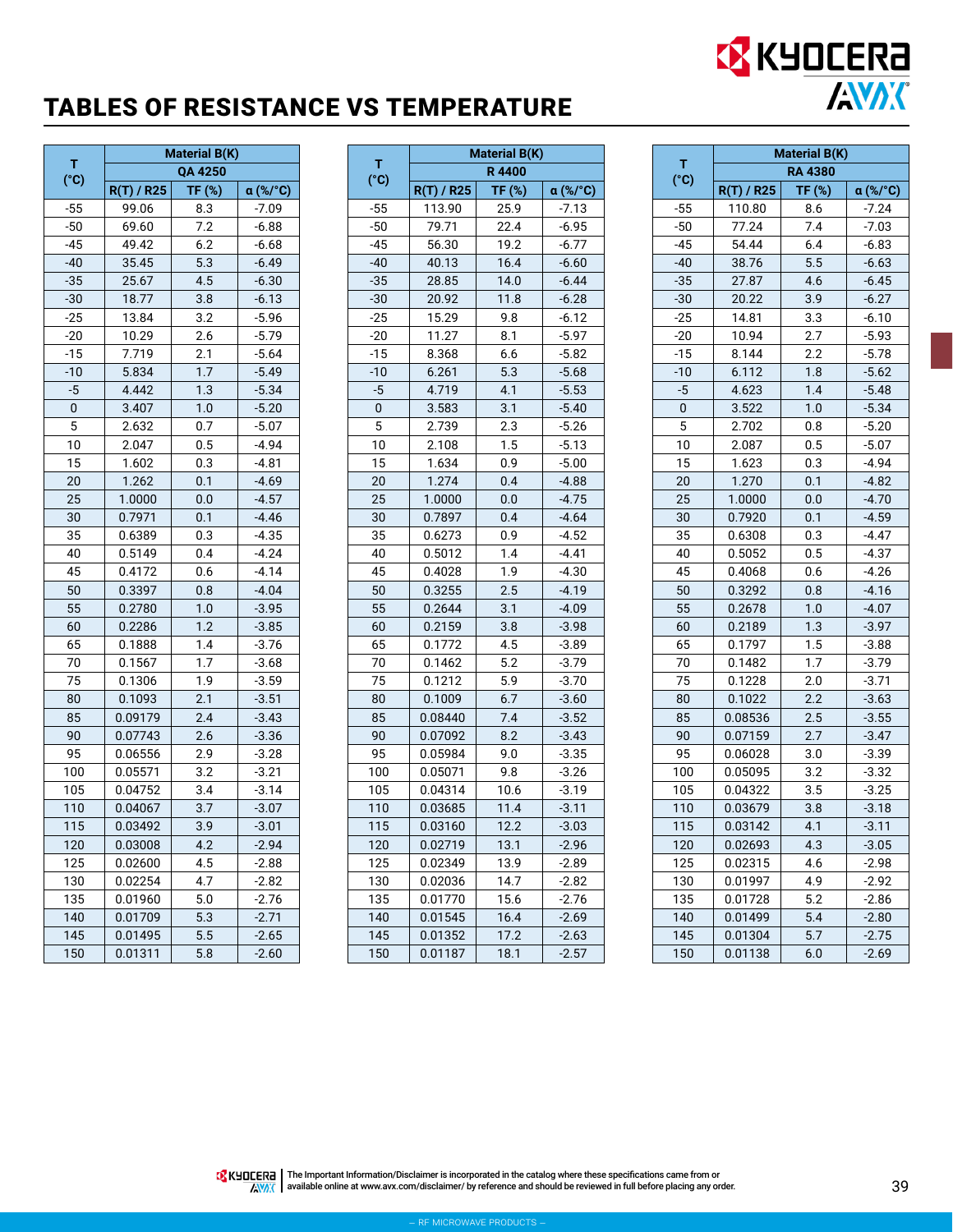## TABLES OF RESISTANCE VS TEMPERATURE

|       | <b>Material B(K)</b>   |        |          |
|-------|------------------------|--------|----------|
| т     | <b>RC 4340</b><br>(°c) |        |          |
|       | R(T) / R25             | TF (%) | α (%/°C) |
| $-55$ | 105.70                 | 25.5   | $-7.15$  |
| -50   | 74.01                  | 22.1   | $-6.95$  |
| $-45$ | 52.37                  | 19.0   | $-6.75$  |
| $-40$ | 37.43                  | 16.2   | $-6.56$  |
| $-35$ | 27.01                  | 13.8   | $-6.38$  |
| $-30$ | 19.66                  | 11.6   | $-6.20$  |
| $-25$ | 14.44                  | 9.7    | $-6.04$  |
| $-20$ | 10.70                  | 8.0    | $-5.87$  |
| $-15$ | 7.990                  | 6.5    | $-5.72$  |
| $-10$ | 6.013                  | 5.2    | $-5.57$  |
| -5    | 4.559                  | 4.1    | $-5.42$  |
| 0     | 3.482                  | 3.1    | $-5.29$  |
| 5     | 2.678                  | 2.2    | $-5.15$  |
| 10    | 2.074                  | 1.5    | $-5.02$  |
| 15    | 1.616                  | 0.9    | $-4.90$  |
| 20    | 1.267                  | 0.4    | $-4.77$  |
| 25    | 1.0000                 | 0.0    | -4.66    |
| 30    | 0.7936                 | 0.4    | $-4.54$  |
| 35    | 0.6334                 | 0.8    | $-4.43$  |
| 40    | 0.5083                 | 1.3    | $-4.33$  |
| 45    | 0.4100                 | 1.9    | -4.23    |
| 50    | 0.3325                 | 2.5    | $-4.13$  |
| 55    | 0.2709                 | 3.1    | $-4.03$  |
| 60    | 0.2218                 | 3.7    | $-3.94$  |
| 65    | 0.1825                 | 4.4    | $-3.85$  |
| 70    | 0.1508                 | 5.1    | $-3.76$  |
| 75    | 0.1251                 | 5.8    | $-3.67$  |
| 80    | 0.1043                 | 6.6    | $-3.59$  |
| 85    | 0.08727                | 7.3    | $-3.51$  |
| 90    | 0.07332                | 8.1    | $-3.43$  |
| 95    | 0.06184                | 8.9    | $-3.36$  |
| 100   | 0.05235                | 9.7    | $-3.29$  |
| 105   | 0.04448                | 10.5   | $-3.22$  |
| 110   | 0.03793                | 11.3   | $-3.15$  |
| 115   | 0.03245                | 12.1   | $-3.08$  |
| 120   | 0.02785                | 12.9   | $-3.01$  |
| 125   | 0.02399                | 13.7   | -2.95    |
| 130   | 0.02072                | 14.5   | -2.89    |
| 135   | 0.01796                | 15.4   | $-2.83$  |
| 140   | 0.01561                | 16.2   | $-2.77$  |
| 145   | 0.01360                | 17.0   | $-2.72$  |
| 150   | 0.01189                | 17.8   | $-2.66$  |

|           | <b>Material B(K)</b> |        |          |
|-----------|----------------------|--------|----------|
| т<br>(°C) |                      | T4630  |          |
|           | R(T) / R25           | TF (%) | α (%/°C) |
| $-55$     | 137.10               | 27.2   | $-7.33$  |
| $-50$     | 94.94                | 23.5   | $-7.15$  |
| $-45$     | 66.35                | 20.2   | $-6.98$  |
| $-40$     | 46.78                | 17.3   | $-6.82$  |
| $-35$     | 33.25                | 14.7   | $-6.66$  |
| -30       | 23.84                | 12.4   | $-6.50$  |
| $-25$     | 17.23                | 10.3   | $-6.35$  |
| -20       | 12.54                | 8.5    | $-6.20$  |
| $-15$     | 9.206                | 6.9    | $-6.05$  |
| $-10$     | 6.807                | 5.6    | $-5.91$  |
| $-5$      | 5.070                | 4.3    | $-5.77$  |
| 0         | 3.803                | 3.3    | $-5.63$  |
| 5         | 2.873                | 2.4    | $-5.50$  |
| 10        | 2.185                | 1.6    | $-5.36$  |
| 15        | 1.673                | 1.0    | $-5.23$  |
| 20        | 1.289                | 0.4    | $-5.11$  |
| 25        | 1.0000               | 0.0    | $-4.99$  |
| 30        | 0.7805               | 0.4    | $-4.86$  |
| 35        | 0.6129               | 0.9    | $-4.75$  |
| 40        | 0.4841               | 1.4    | -4.63    |
| 45        | 0.3847               | 2.0    | $-4.52$  |
| 50        | 0.3074               | 2.6    | $-4.41$  |
| 55        | 0.2470               | 3.3    | $-4.30$  |
| 60        | 0.1996               | 4.0    | $-4.19$  |
| 65        | 0.1621               | 4.7    | $-4.09$  |
| 70        | 0.1323               | 5.4    | $-3.99$  |
| 75        | 0.1086               | 6.2    | $-3.89$  |
| 80        | 0.08951              | 7.0    | $-3.80$  |
| 85        | 0.07416              | 7.8    | $-3.71$  |
| 90        | 0.06172              | 8.6    | $-3.62$  |
| 95        | 0.05160              | 9.5    | $-3.53$  |
| 100       | 0.04333              | 10.3   | $-3.44$  |
| 105       | 0.03655              | 11.2   | $-3.36$  |
| 110       | 0.03095              | 12.0   | $-3.28$  |
| 115       | 0.02632              | 12.9   | $-3.20$  |
| 120       | 0.02246              | 13.7   | $-3.12$  |
| 125       | 0.01925              | 14.6   | $-3.05$  |
| 130       | 0.01656              | 15.5   | $-2.97$  |
| 135       | 0.01429              | 16.4   | $-2.90$  |
| 140       | 0.01238              | 17.3   | $-2.83$  |
| 145       | 0.01076              | 18.1   | $-2.77$  |
| 150       | 0.009383             | 19.0   | $-2.70$  |

|       | <b>Material B(K)</b> |        |          |  |
|-------|----------------------|--------|----------|--|
| т     | U 4840               |        |          |  |
| (°c)  | R(T) / R25           | TF (%) | α (%/°C) |  |
| $-55$ | 173.70               | 28.5   | $-7.69$  |  |
| $-50$ | 118.20               | 24.6   | $-7.50$  |  |
| $-45$ | 81.18                | 21.2   | $-7.32$  |  |
| $-40$ | 56.26                | 18.1   | $-7.15$  |  |
| $-35$ | 39.34                | 15.4   | $-6.98$  |  |
| $-30$ | 27.75                | 12.9   | $-6.82$  |  |
| $-25$ | 19.74                | 10.8   | $-6.66$  |  |
| $-20$ | 14.15                | 8.9    | $-6.50$  |  |
| $-15$ | 10.23                | 7.3    | $-6.34$  |  |
| $-10$ | 7.457                | 5.8    | $-6.19$  |  |
| $-5$  | 5.476                | 4.5    | $-6.04$  |  |
| 0     | 4.051                | 3.4    | $-5.90$  |  |
| 5     | 3.020                | 2.5    | $-5.76$  |  |
| 10    | 2.267                | 1.7    | -5.62    |  |
| 15    | 1.714                | 1.0    | $-5.48$  |  |
| 20    | 1.305                | 0.5    | $-5.35$  |  |
| 25    | 1.0000               | 0.0    | $-5.22$  |  |
| 30    | 0.7715               | 0.4    | $-5.09$  |  |
| 35    | 0.5991               | 0.9    | -4.97    |  |
| 40    | 0.4681               | 1.5    | $-4.84$  |  |
| 45    | 0.3680               | 2.1    | $-4.72$  |  |
| 50    | 0.2911               | 2.8    | $-4.61$  |  |
| 55    | 0.2316               | 3.4    | $-4.49$  |  |
| 60    | 0.1853               | 4.2    | $-4.38$  |  |
| 65    | 0.1491               | 4.9    | $-4.28$  |  |
| 70    | 0.1206               | 5.7    | $-4.17$  |  |
| 75    | 0.09812              | 6.5    | $-4.07$  |  |
| 80    | 0.08022              | 7.3    | $-3.97$  |  |
| 85    | 0.06591              | 8.2    | $-3.87$  |  |
| 90    | 0.05442              | 9.0    | -3.77    |  |
| 95    | 0.04515              | 9.9    | $-3.68$  |  |
| 100   | 0.03763              | 10.8   | $-3.59$  |  |
| 105   | 0.03150              | 11.7   | $-3.50$  |  |
| 110   | 0.02649              | 12.6   | $-3.42$  |  |
| 115   | 0.02237              | 13.5   | $-3.33$  |  |
| 120   | 0.01897              | 14.4   | $-3.25$  |  |
| 125   | 0.01615              | 15.3   | $-3.17$  |  |
| 130   | 0.01380              | 16.2   | $-3.10$  |  |
| 135   | 0.01184              | 17.1   | -3.02    |  |
| 140   | 0.01020              | 18.0   | $-2.95$  |  |
| 145   | 0.008814             | 19.0   | $-2.88$  |  |
| 150   | 0.007643             | 19.9   | $-2.81$  |  |